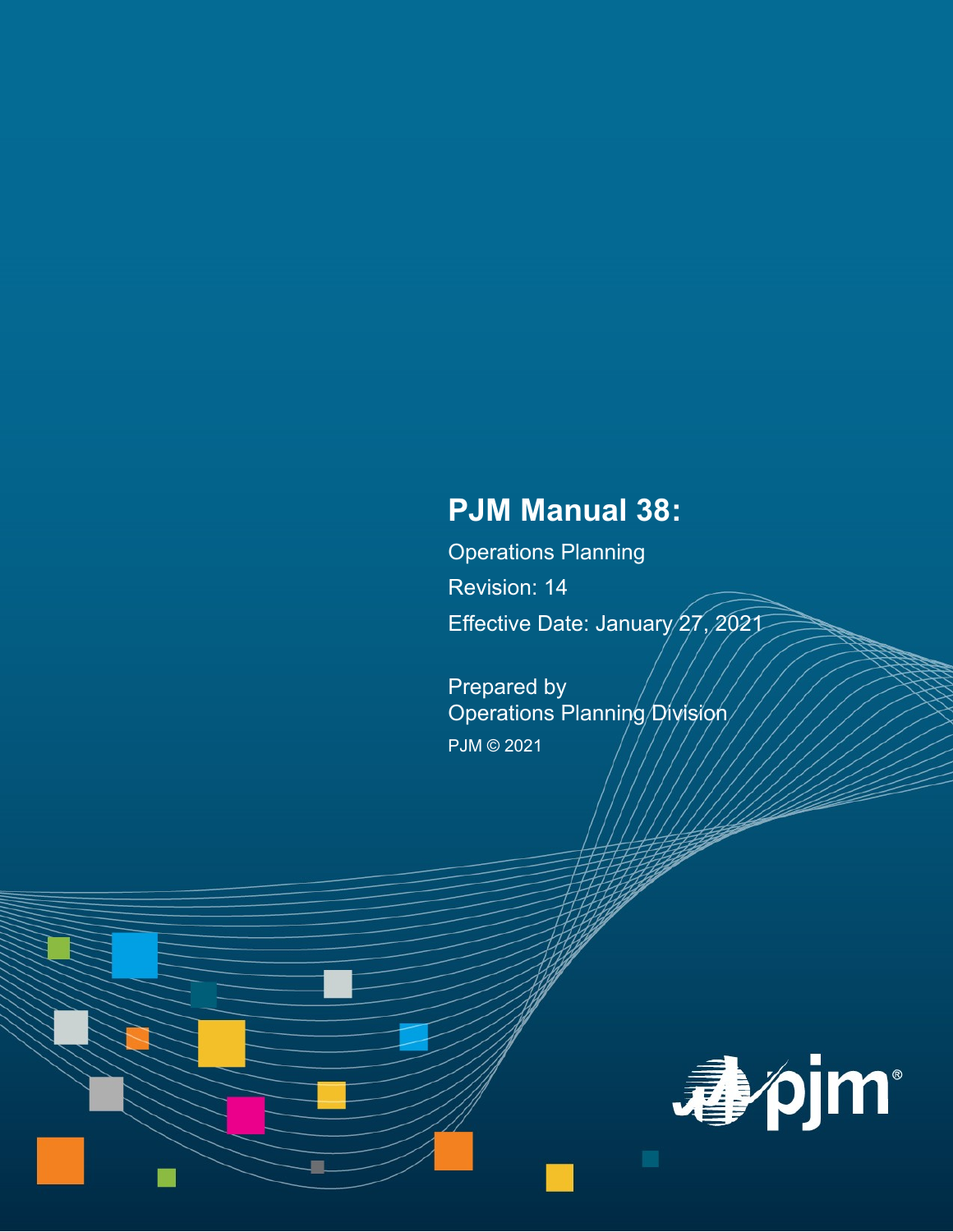

# **Table of Contents**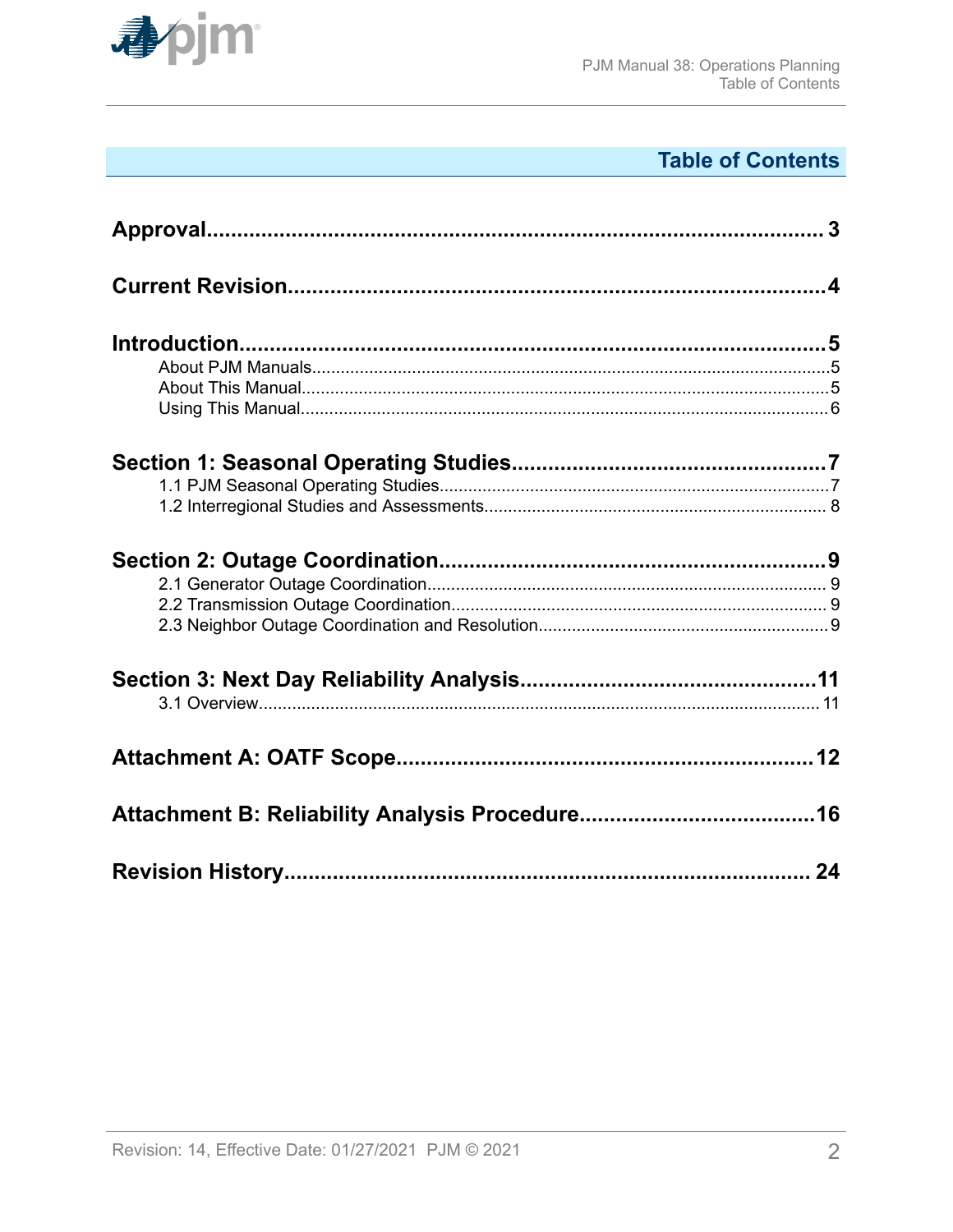<span id="page-2-0"></span>

# **Approval**

Approval Date: 01/22/2021 Effective Date: 01/27/2021 Simon Tam, Manager

Transmission Operations Department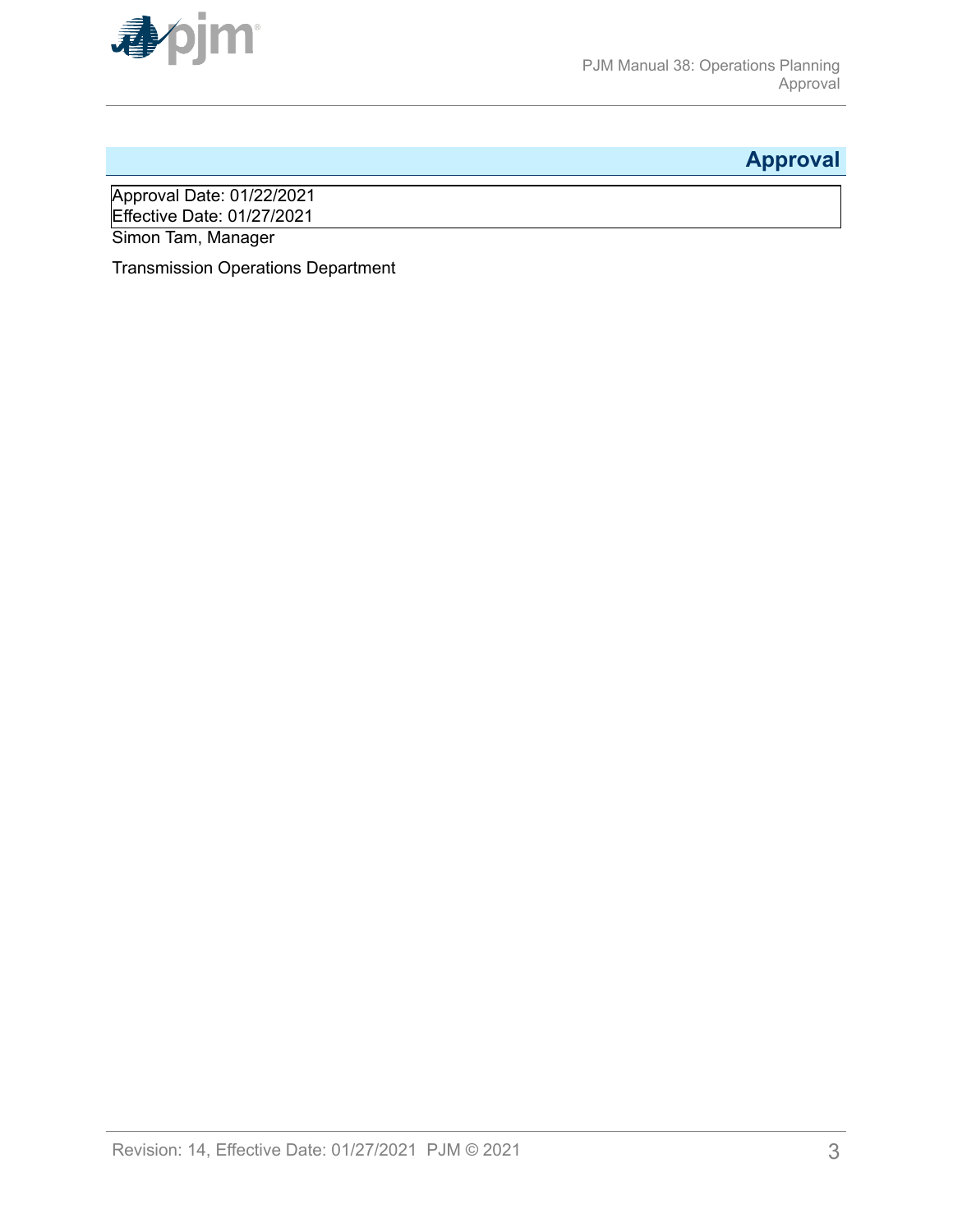<span id="page-3-0"></span>

# **Current Revision**

# **Administrative Change (02/24/2021):**

• Attachment B: Aligned bullet and section title

# **Revision 14 (01/27/2021):**

• Periodic Review. Made minor grammatical changes and added references to M-03B: Transmission Operating Procedures.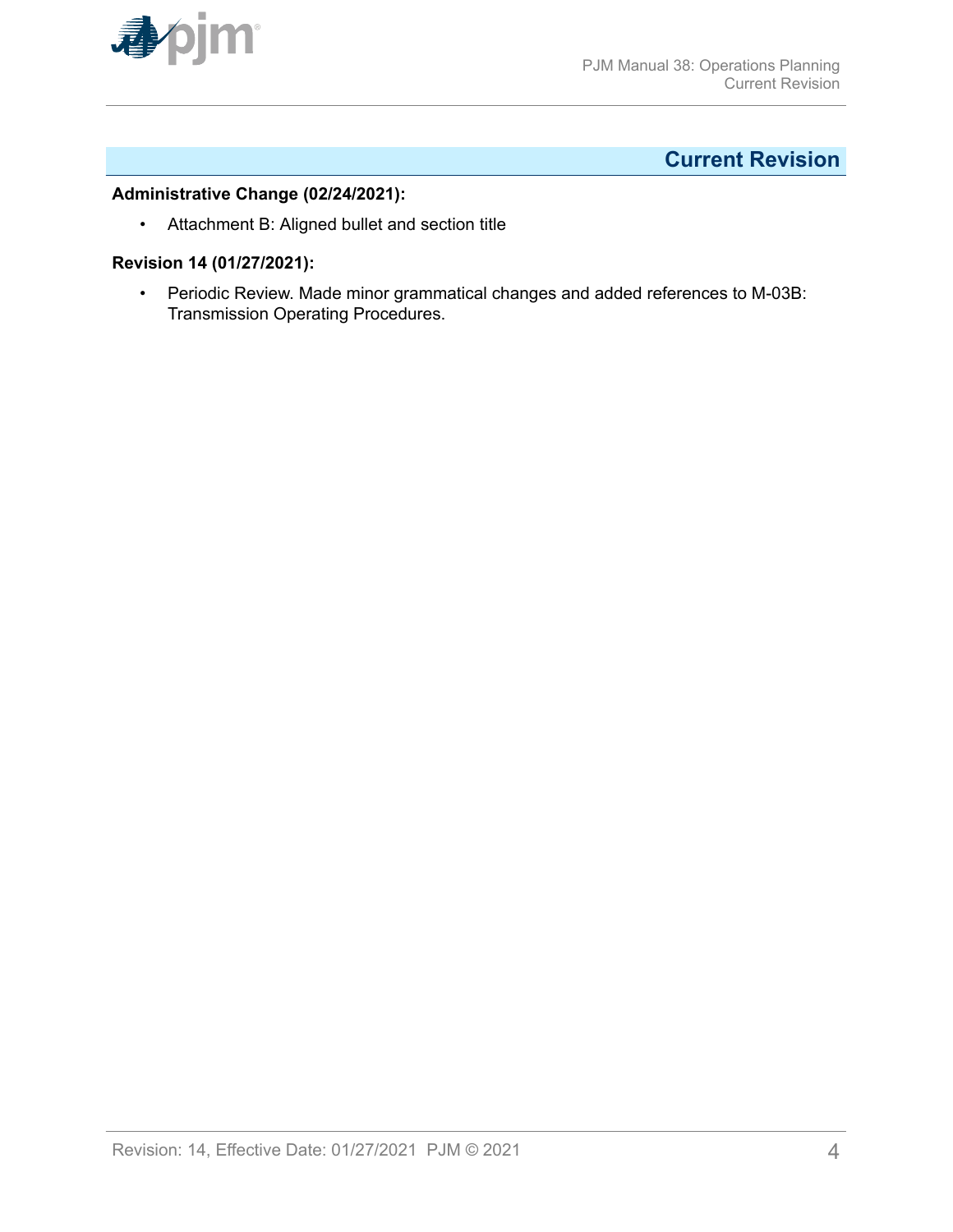<span id="page-4-0"></span>

# **Introduction**

W*e*lcome to the *PJM Manual for Operations Planning*. In this Introduction, you will find the following information:

- What you can expect from the PJM Manuals in general (see "*About PJM Manuals*").
- What you can expect from this PJM Manual (see "*About This Manual*").
- How to use this manual (see "*Using This Manual*").

# **About PJM Manuals**

The PJM Manuals are the instructions, rules, procedures, and guidelines established by PJM for the operation, planning, and accounting requirements of PJM RTO and the PJM Energy Market. The Manuals are grouped under the following categories:

- **Transmission**
- PJM Energy Market
- Generation and transmission interconnection
- Reserve
- Accounting and Billing
- PJM Administrative services

For a complete list of all PJM Manuals, go to the Library section on PJM.com

# **About This Manual**

The *PJM Manual for Operations Planning* focuses on how PJM and the PJM Members are expected to carry out reliability coordination duties in accordance with the PJM Reliability Plan.

The *PJM Manual for Operations Planning* consists of three sections. These sections are listed in the table of contents beginning on page ii.

# **Intended Audience**

The Intended Audiences for the *PJM Manual for Operations Planning* are:

- *PJM technical support staff* Prepare and disseminate the reliability analyses.
- *Transmission Owner and Generation Owner Operators* Use the operation planning information to supplement Real-time Operations tools.
- *PJM system operators* Use the operation planning information and perform current day analysis to supplement Real-time Operations tools.

#### **References**

There are several reference documents that provide background or relate to the *PJM Manual for Operations Planning*:

• [PJM M-12 Balancing Operations](http://www.pjm.com/~/media/documents/manuals/m12.ashx)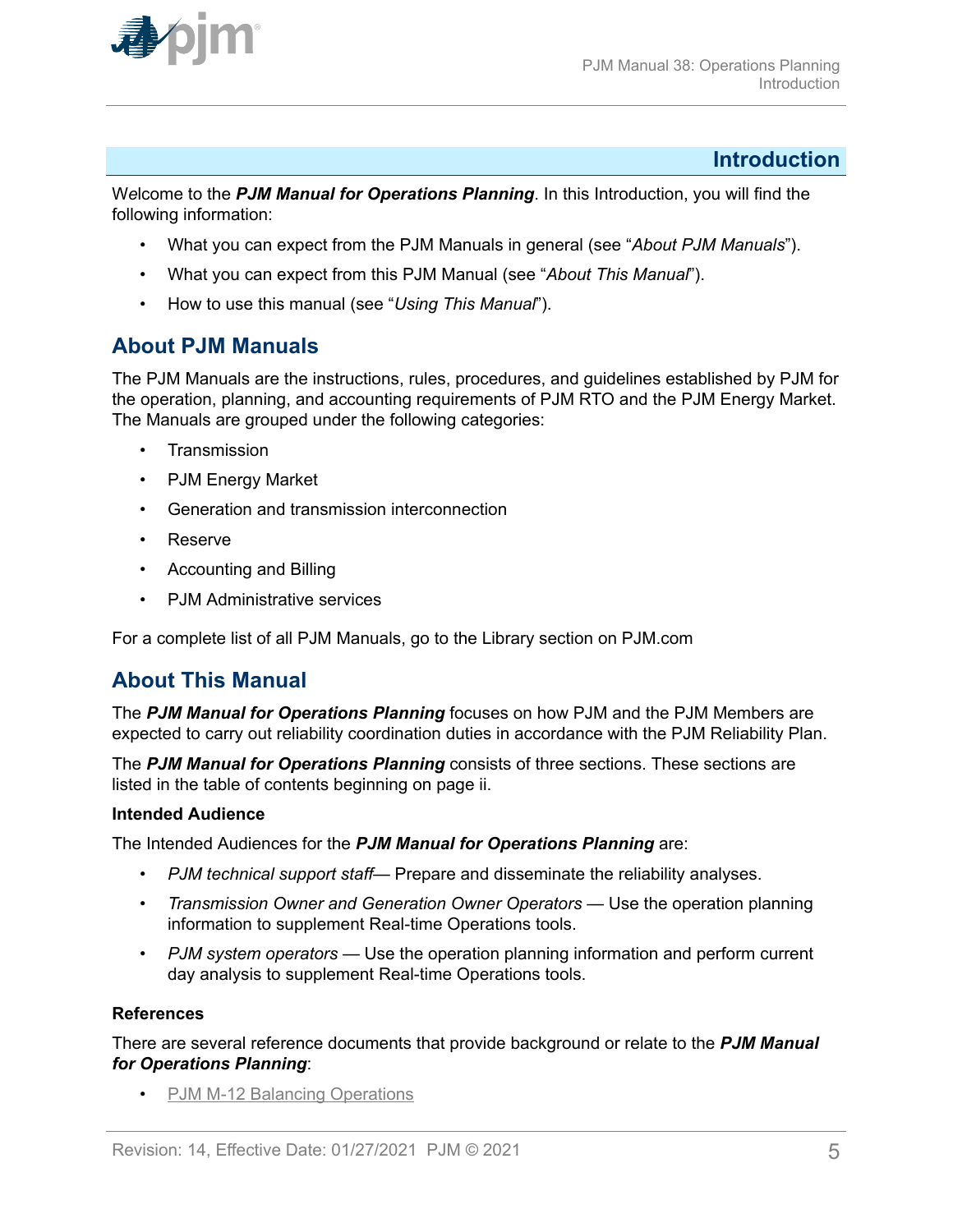<span id="page-5-0"></span>

- [PJM M-03: Transmission Operations](http://www.pjm.com/~/media/documents/manuals/m03.ashx)
- PJM M-03B: Transmission Operating Procedures (CEII)
- [PJM M-10: Pre-Scheduling Operations](http://www.pjm.com/~/media/documents/manuals/m10.ashx)
- [PJM M-37: Reliability Coordination](http://pjm.com/~/media/documents/manuals/m37.ashx)

# **Using This Manual**

Because we believe that explaining concepts is just as important as presenting the procedures, we start each section with an overview. Then, we present details and procedures. This philosophy is reflected in the way we organize the material in this manual. The following paragraphs provide an orientation to the manual's structure.

# **What You Will Find In This Manual**

- A table of contents that lists two levels of subheadings within each of the sections.
- An approval page that lists the required approvals and a brief outline of the current revision.
- Sections containing the specific guidelines, requirements, or procedures including PJM actions and PJM Member actions.
- Attachments that include additional supporting documents, forms, or tables.
- A section at the end detailing all previous revisions of the PJM Manual.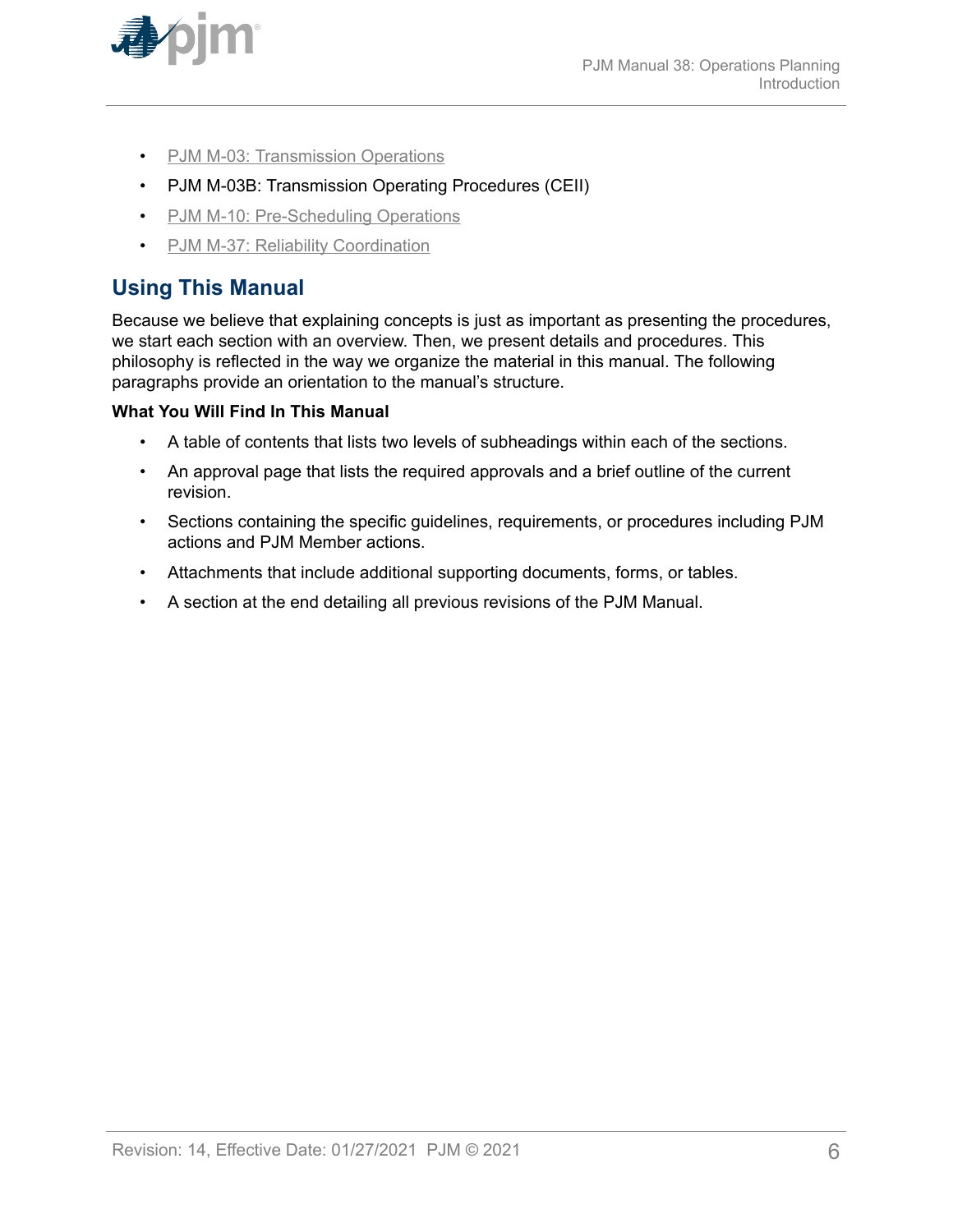<span id="page-6-0"></span>

# **Section 1: Seasonal Operating Studies**

Welcome to the *Seasonal Operating Studies* section of the *PJM Manual for Operations* **Planning.** This section of the manual addresses PJM preparation of seasonal operating studies.

# **1.1 PJM Seasonal Operating Studies**

The PJM Operations Assessment Task Force (OATF) is responsible for the preparation of seasonal operating studies (two per year: summer and winter). OATF is composed of representatives from the Transmission Owners (TOs) and PJM. PJM provides the leader of the OATF and is responsible for the analysis and publication of results.

The study assesses the PJM RTO Bulk Electric System as it is expected to exist during the upcoming peak season. The purpose of the study is to determine the ability of the PJM system to be operated reliably in accordance with NERC, RFC, and SERC standards. The results of the study are based on the assumed system conditions which differ from actual operating conditions due to unplanned generation and transmission outages, the effects of unseasonable weather on load, and unit availability other than what was simulated in the study. Refer to the OATF Scope in Attachment A.

Power flow cases are developed which represent probable system conditions during the upcoming peak season. Thermal and reactive limits are identified and supplemental sensitivity analyses are performed to address areas of concern. [NERC Standard TOP-002].

#### **PJM Actions:**

PJM is responsible for the following activities:

- Providing a leader of the OATF.
- Preparing a study plan for the seasonal study and gaining approval of the plan from the OATF and the PJM System Operations Subcommittee – Transmission (SOS-T).
- Requesting and receiving data from the TOs and incorporating the TOs' data into the analysis.
- Running the power flow cases and sensitivities.
- Analyzing the results and developing analysis for review by the TOs.
- Publishing the study results, upon review by the TOs, to PJM System Operations and the TOs.
- Providing summary documentation and training to System Operators.

# **PJM TO Member Actions:**

PJM TO Members are responsible for performing the following activities:

- Providing a representative to the OATF.
- Providing data, as requested by PJM, in order to create the power flow cases to accomplish the study.
- Cooperating with PJM and the other TO members to complete the study and review the results.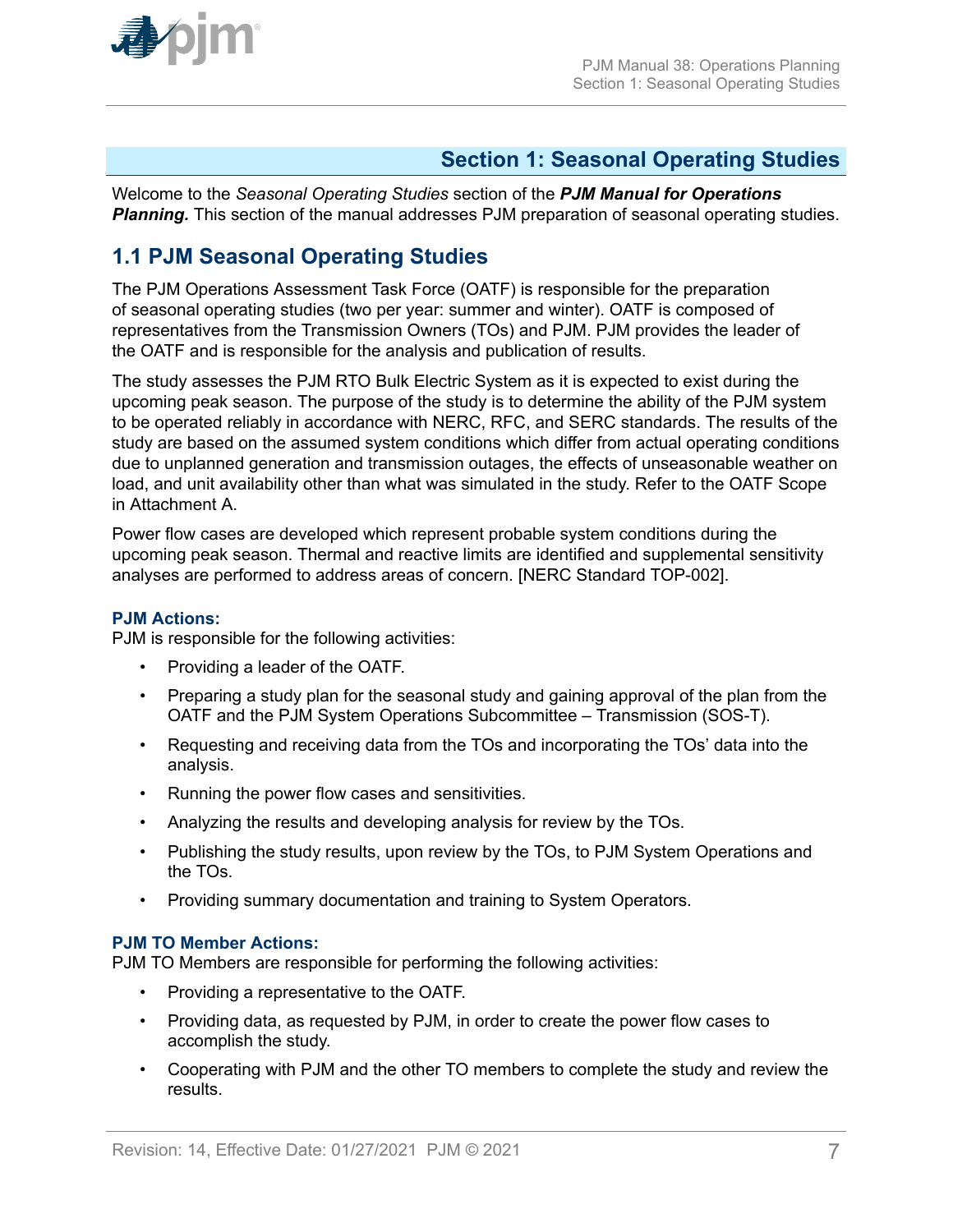<span id="page-7-0"></span>

- Communicating the results, as necessary, within the respective TO organization.
- Providing summary documentation and training to System Operators.

# **1.2 Interregional Studies and Assessments**

PJM participates on a number of interregional studies and assessments that are prepared under of the auspices of the Eastern Interconnection Reliability Assessment Group (ERAG). Seasonal studies are prepared two times per year: summer and winter. These studies assess the Eastern Interconnection Bulk Electric System as it is expected to exist during the upcoming peak season and the ability of the Eastern Interconnection Bulk Electric System to be operated reliably in accordance with NERC and Regional Standards.

The PJM representative is responsible for providing necessary data and information used in the analysis. Also, as the study cases are created and analyzed, the PJM representative is required to review study results and provide comments so that reports can be created and distributed. In addition to the Seasonal studies, the ERAG also perform mid-term and long term assessments on an ad-hoc basis.

Two inter-regional study forums coordinate the analysis under the auspices of the ERAG Management Committee. The study is performed to assess the anticipated performance of the inter-regional system and identify thermal trends.

In addition, PJM participates in several regional seasonal assessments to analyze the anticipated performance of the upcoming SERC and NPCC regions. These studies include:

- The SERC seasonal assessment
- NPCC CO-12 (NPCC seasonal assessment)

Interregional studies and assessments are an important source of information about projected conditions for upcoming peak seasons. The results of such studies are distributed to PJM Operations Staff and System Operators to ensure that they have the benefit of all such analyses.

PJM coordinates upcoming outages with NYISO and performs Operations Planning studies. PJM reviews the NYISO seasonal assessment studies.

PJM and MISO coordinate on a semiannual basis to review the past season's system operations and also review the upcoming season's reliability assessment.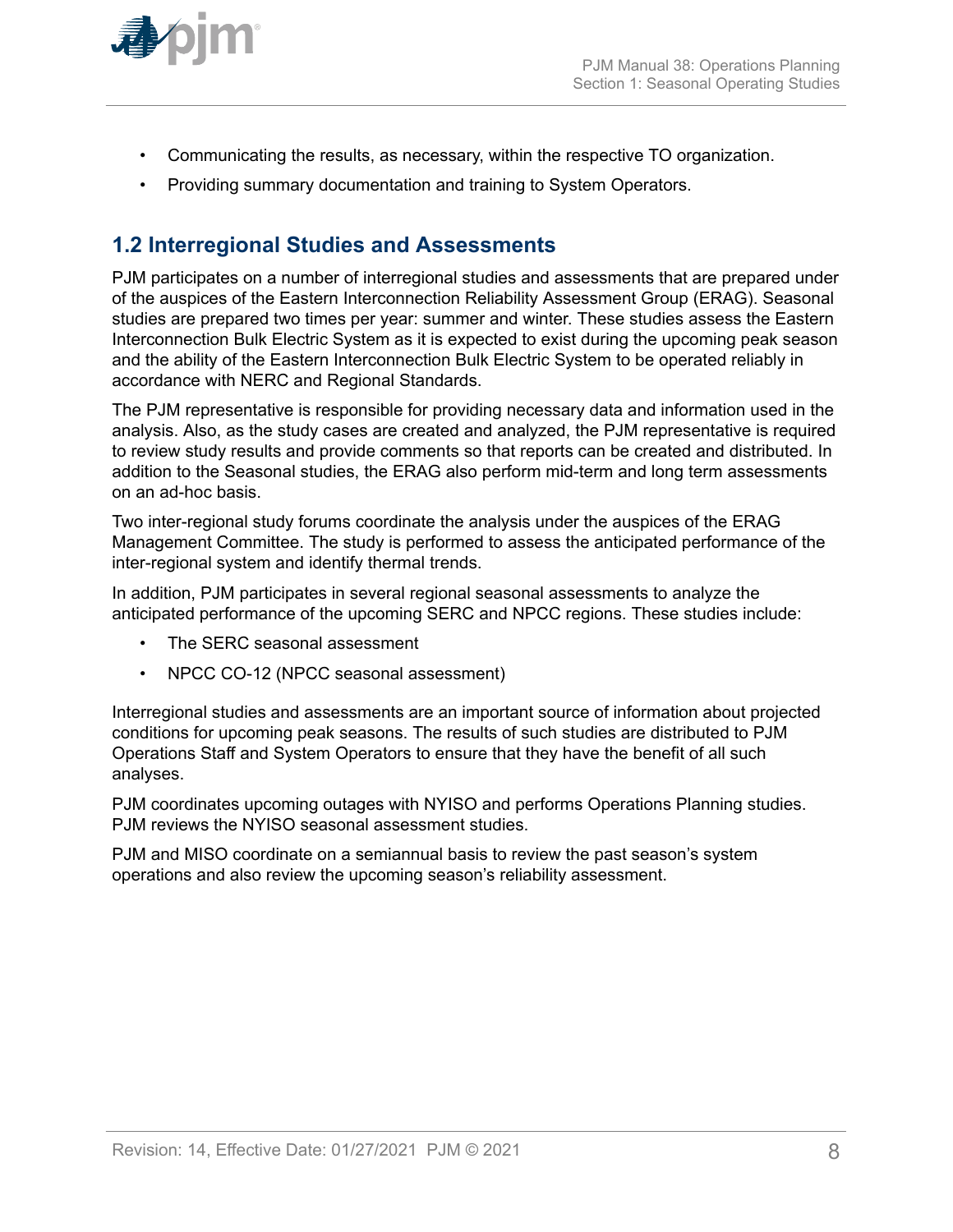<span id="page-8-0"></span>

# **Section 2: Outage Coordination**

Welcome to the *Outage Coordination* section of the *PJM Manual for Operations Planning*. In this section, you will find the following information:

- Generator Outage Coordination
- Transmission Outage Coordination
- Neighbor Outage Coordination and Resolution

[NERC Standard TOP-003: R1, R2]

[NERC Standard IRO-010-2: R1, R2]

# **2.1 Generator Outage Coordination**

Generation Owners are required submit/communicate Outage Requests in eDART for all outages to PJM in advance of the outage start date. PJM staffs are required to analyze submitted outages to ensure outages do not violate PJM reliability criteria and market rules. This notification process is not limited to MW reduction; it also includes changes to D-Curve information, voltage regulator status, and other equipment outages that could result in the loss of multiple generators at a common plant. The [PJM M-10: Pre-Scheduling Operations](http://www.pjm.com/~/media/documents/manuals/m10.ashx), Section 2: Outage Reporting, documents the PJM generator outage submittal, coordination, and approval process.

# **2.2 Transmission Outage Coordination**

Transmission Owners are required to submit/communicate Outage Requests in eDART for all outages to PJM in advance of the outage start date. PJM will provide all relevant information required for system studies, such as critical facility status, load, generation, operating reserve projection. In addition, PJM retrieves and incorporates into the study known Interchange Transactions, external transmission outages, and external generation outages via the NERC SDX secure site. PJM updates the SDX outage information every 15 minutes. PJM staffs are required to analyze submitted outages to ensure outages do not violate PJM reliability criteria and market rules. Attachment B: Reliability Analysis Procedure describes the process PJM apply to ensure transmission outages are properly analyzed and coordinated. The [PJM M-03:](http://www.pjm.com/~/media/documents/manuals/m03.ashx) [Transmission Operations,](http://www.pjm.com/~/media/documents/manuals/m03.ashx) Section 4: Reportable Transmission Facility Outages, documents the PJM transmission outage submittal, coordination, and approval process.

# **2.3 Neighbor Outage Coordination and Resolution**

**Internal PJM Outages**: PJM serves as overall coordinator with respect to PJM Member Transmission/Generation facility outages with potential impact to neighboring BA and RC. PJM works with the member Owner, and any impacted BA, TOP, or neighboring RC to resolve any identified outage conflicts ahead of the outage. Ultimately, if the conflict cannot be resolved to all parties' satisfaction, PJM may need to deny or reschedule the original outage in order to ensure overall system reliability. PJM Transmission Owners shall coordinate outages with any impacted PJM neighboring Transmission Owners/Operators, including, but not exclusive to, tie lines. See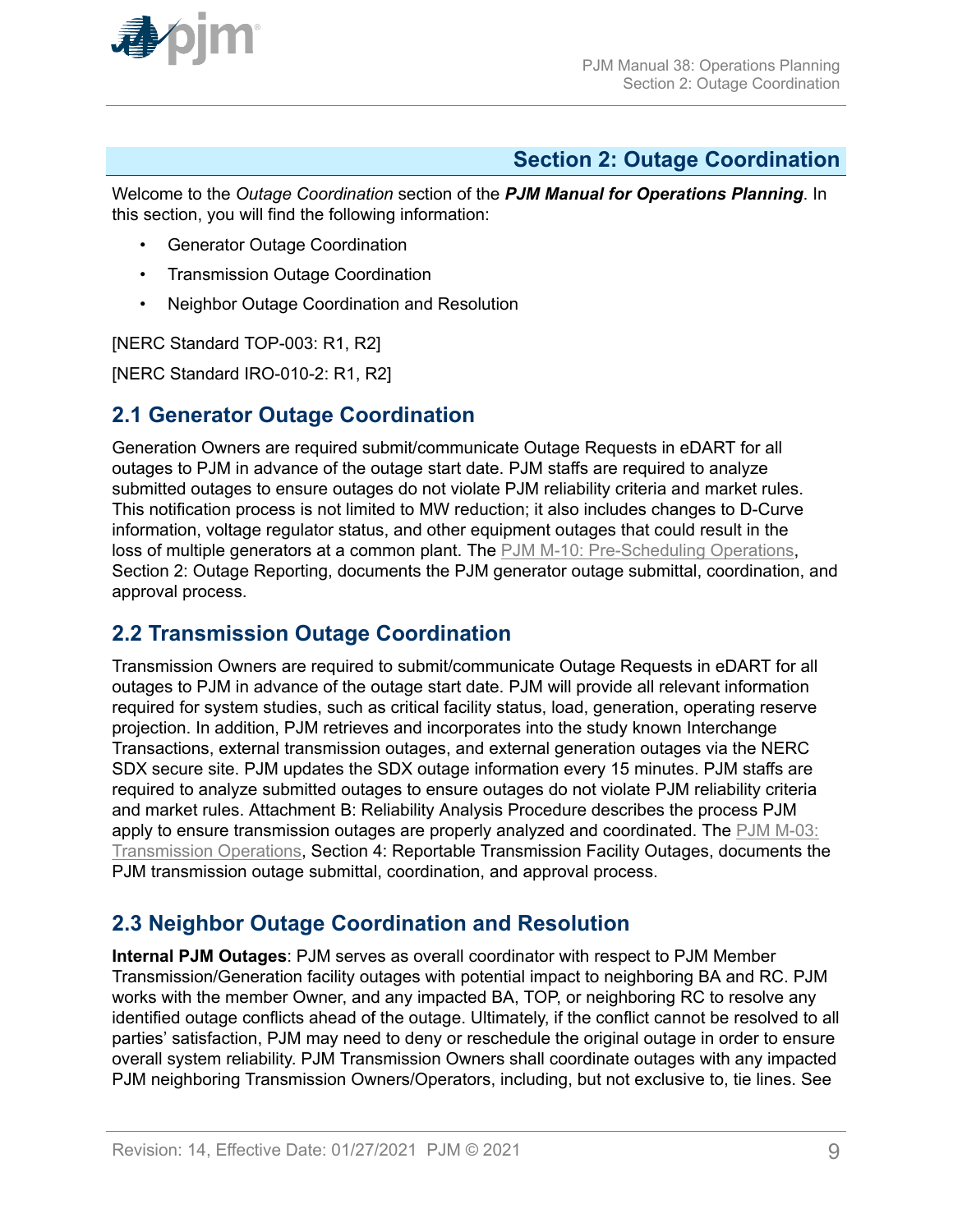

Attachment B: Reliability Analysis Procedure, Section B.6 "Internal Outage Analysis Process" for an overview of PJM evaluation of internal outage impacts.

**External Outages**: PJM serves as coordinator for neighboring BA, TOP, or RC outages with impact to PJM Member Transmission/Generation Owner facilities. PJM will work with the neighboring reliability entity to determine any required resolution, including the cancelation or rescheduling of the outage as required. See Attachment B: Reliability Analysis Procedure, Section B.7 "Analyze External Outages" for an overview of PJM evaluation of external outage impacts.

Any actions required in order to accommodate any portion of an internal or external Outage shall be identified within the PJM Operational Planning Analysis.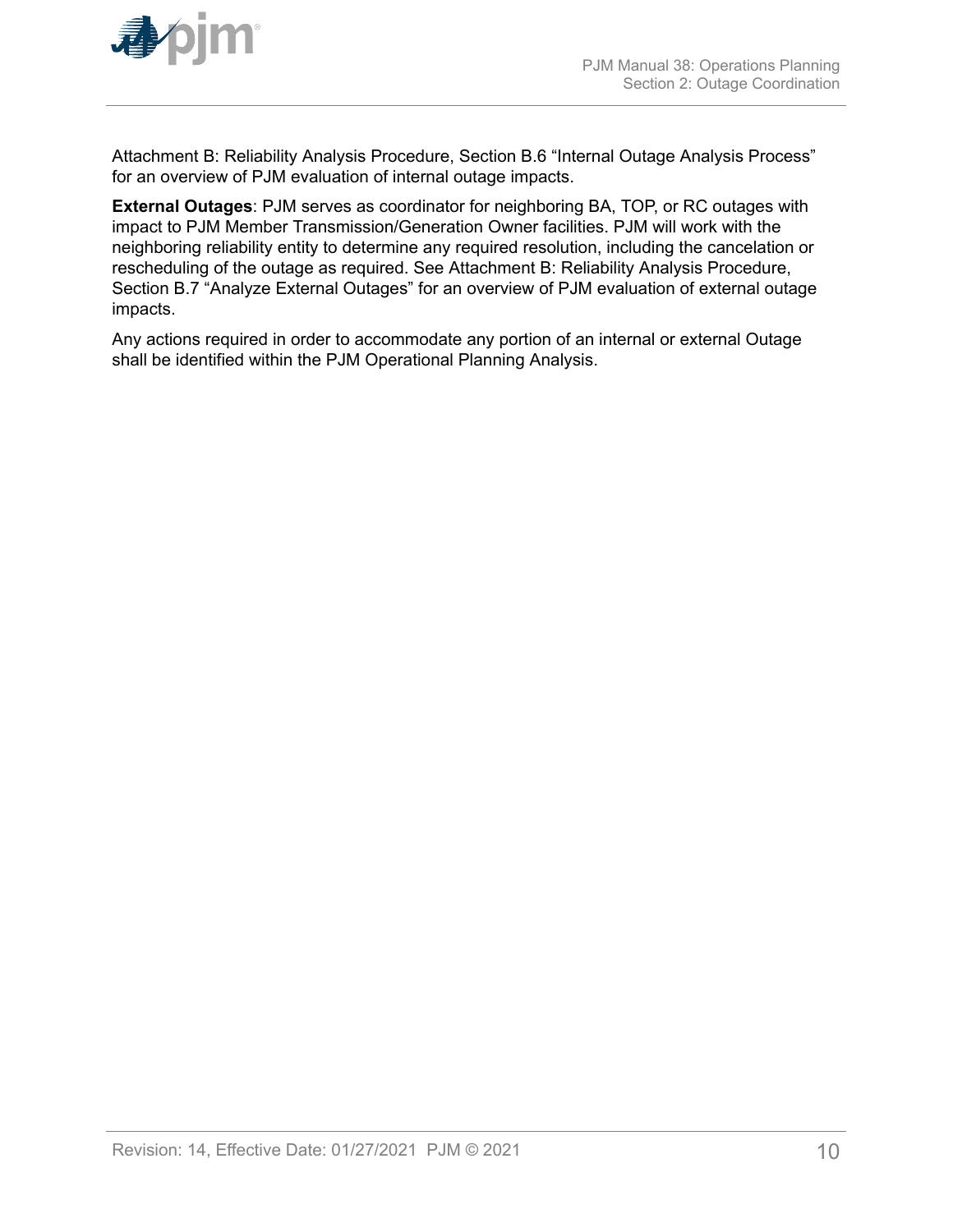<span id="page-10-0"></span>

# **Section 3: Next Day Reliability Analysis**

Welcome to the *Next Day Reliability Analysis* section of the *PJM Manual for Operations* **Planning**. In this section, you will find the following information:

• Process for developing the next day reliability analysis

# **3.1 Overview**

The purpose of the next day reliability analysis is to ensure that a comprehensive operating plan can be developed which meets all of the reliability requirements and provides for a level of uncertainty in facility availability that is inevitable in Real-time Operations.

The next day analysis brings together the latest available information regarding outages, system topology, load forecast, unit commitment, and interchange schedules, as the inputs to the analysis. The PJM EMS study model utilized in the analysis is derived from a recent Real-time State Estimator case, which reflects the Real-time PJM EMS model, the full list of BES facilities monitored as part of PJM's Real-time, and the full list of contingencies screened as part of PJM's Real-time analysis. The base case study model is run in the EMS study mode and is modified to reflect anticipated system conditions during the next operating day.

The results include an analysis of all BES facilities at projected peak and valley conditions for the next operating day, with a full AC analysis of all BES facilities for the full contingency list PJM screens in Real-time Operations. The analysis includes all SOLs and IROLs for thermal, voltage, and voltage drop exceedances. The analysis is shared with the operators on shift, TOs, and neighboring RCs and BAs.

# **PJM Actions:**

- Performs the next day analysis using the Attachment B: Reliability Analysis procedure.
- Coordinates action plans with affected Transmission Owners and external systems. Schedules out-of-merit generation as required.
- Prepares and posts the RC Day-Ahead report on a secure area of PJM website by 15:00 CST.

# **PJM Member Actions:**

- Coordinates scheduled transmission outages with PJM Staff.
- Communicates mitigation strategies with system operators.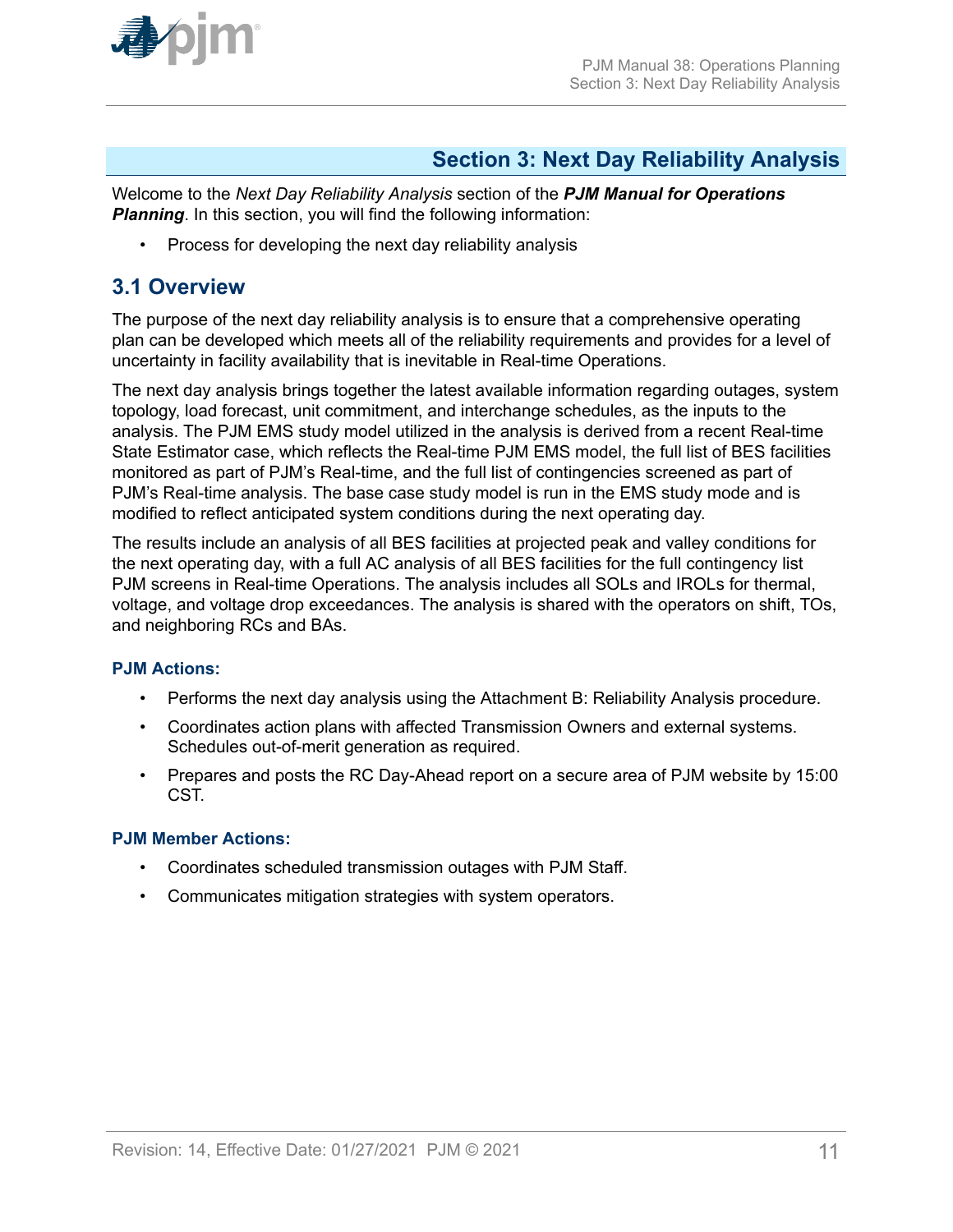<span id="page-11-0"></span>

# **Attachment A: OATF Scope**

# **A.1 Purpose of Operating Study**

The PJM Operations Assessment Task Force (OATF), under the direction of the PJM System Operations Subcommittee - Transmission (SOS-T), conducts a study for the summer and winter "study period" as defined below. The purpose of the study is to analyze a representation of the PJM system with the transmission and generation configuration approximating the conditions expected to exist during the study period (see Key Assumptions & Model Definition section for more detail). The study focuses on the current PJM RTO boundary and the boundaries of any applicable external companies that will be integrated into PJM prior to the study period at the time the scope for the study was drafted by PJM.

The PJM Operations Assessment Task Force (OATF) consists of representatives from PJM and Transmission Owner members including:

• Atlantic City Electric, American Electric Power, Baltimore Gas & Electric, Commonwealth Edison, Cleveland Public Power, Duke Energy Ohio / Kentucky, Duquesne Light, Dominion, Dayton Power & Light, Delmarva Power, FirstEnergy, PECO, Potomac Electric Power Company, PPL Electric Utilities, Public Service Electric & Gas, Rockland Electric Company, UGI Utilities, Neptune Transmission, Linden VFT, East Kentucky Power Cooperative, City of Rochelle/NextEra, ITCI, Hudson Transmission Partners, SMECO, OVEC, and AMPT/Gridforce.

### **A.2 Scope Objectives**

- Develop seasonal power flow base case representative of expected system conditions for the study period.
- Identify thermal overloads and voltage limit exceedances based on AC N-1 contingency analysis as well as switching and/or off-cost requirements for transmission control.
- Determine reactive transfer capability limitations for the current Eastern, Central, Western, 5004/5005, Bedington-Black Oak, AP South, AEP-Dominion, BC/PEPCO, CE-East, and Cleveland interfaces. Identify the import limits associated with the above reactive transfer capabilities.
- Determine the facilities that may limit thermal transfer capability into the major PJM load areas.
- Review and evaluate the effectiveness of existing operating procedures that are used to improve PJM transfer capabilities. Suggest practical system modifications to further improve PJM transfer capabilities. Revise operating guidelines as required.
- Identify conditions where the planned maintenance outages of PJM generation or transmission facilities negatively impact the reliability of the Bulk Power System.
- Identify the impact of delays in the installation of new transmission facilities.
- Perform sensitivity studies as listed in Section A.4 below.
- Perform analysis to determine survivability of maximum credible disturbance facility loss in Section A.5 below.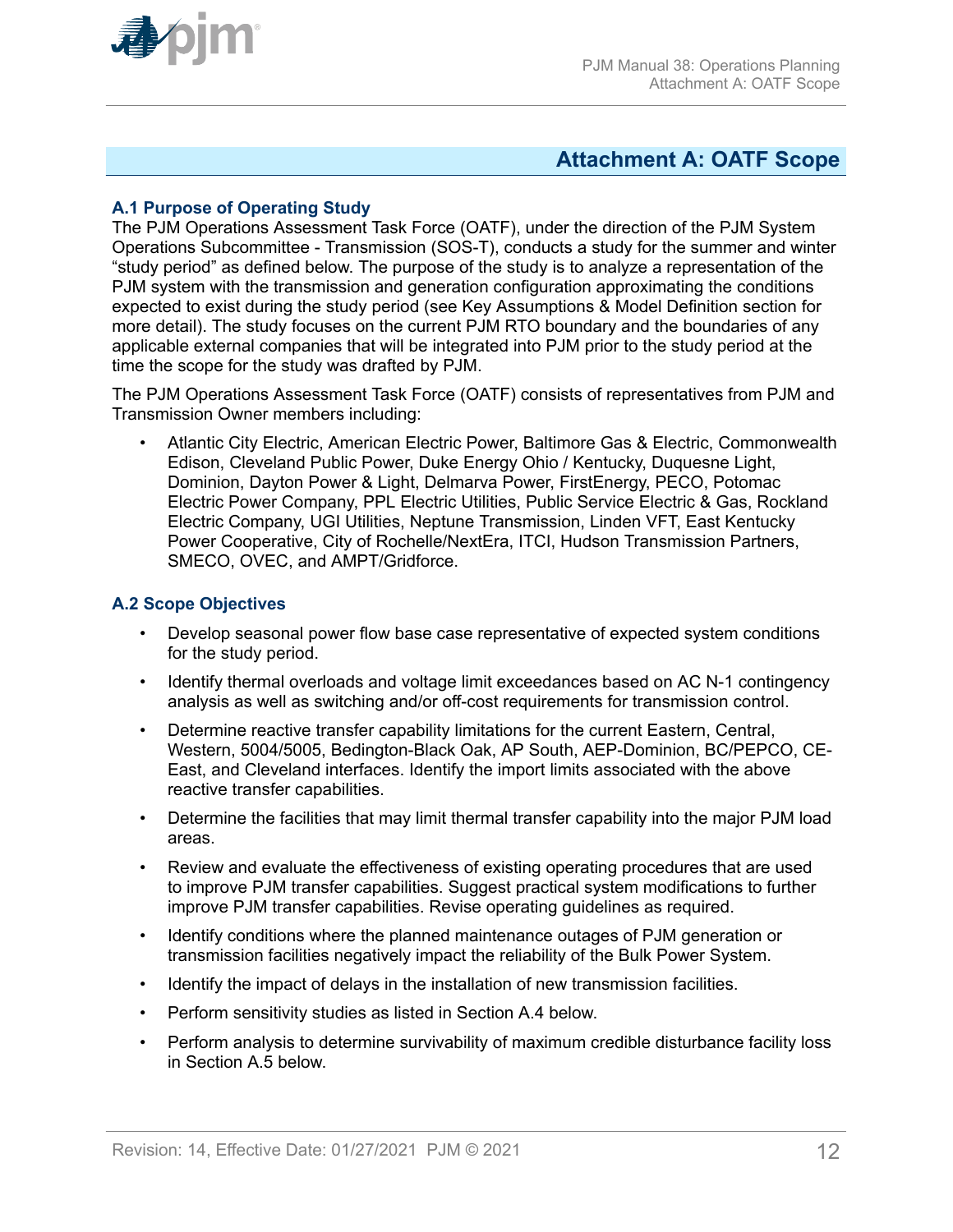

# **A.3 Key Assumptions and Model Definition**

### **A.3.1 Base Case Parameters**

- The PJM RTO load will be the sum of all 50/50 non-diversified peak loads of each transmission company zone obtained from the latest PJM Load Forecast Report. Forecasting judgment may be applied to these target loads to determine the actual megawatt load that will be modeled.
- The net PJM interchange level will be modeled to reflect typical seasonal values.
- The Hopatcong–Ramapo line flow will be set to a typical megawatt value for the conditions studied.
- The PS–ConEd phase angle regulators will be set to maintain a typical megawatt flow for the conditions studied.
- Neptune HVDC line flow will be set to a typical megawatt value for the conditions studied.
- Linden VFT will be set to a typical megawatt value for the conditions studied.
- HTP will be set to an estimated megawatt value for the conditions studied.

### **A.3.2 PJM System Representation**

- The reactive load modeled at each of the company load buses should reflect actual experienced data. Whenever possible, the company reactive loads should not be factored from one load level to another.
- Whenever possible, supervisory controlled capacitors should be represented explicitly in the case.
- The power interchanges between companies external to PJM should reflect typical values.
- All major generating units should be modeled on their own low voltage generator buses.
- Generator voltage regulators should:
	- o Control remote bus voltages in base cases.
	- o Control generator terminal voltages in contingency cases.
- All generating units should be modeled with a reactive capacity that accurately reflects the limits experienced during actual operations.
- Any generating unit that is scheduled out for maintenance during the entire study period should be placed out of service in all base power flows.
- Any transmission line scheduled out of service for the majority of the study period should be placed out of service in all base power flows.
- Distribution capacitors, reactors, and synchronous condensers should be represented in the same manner that would be expected in actual system operations.
- The PJM system transmission line ratings used should be the seasonal normal and approved short-term emergency MVA line ratings consistent with each company's operating philosophy.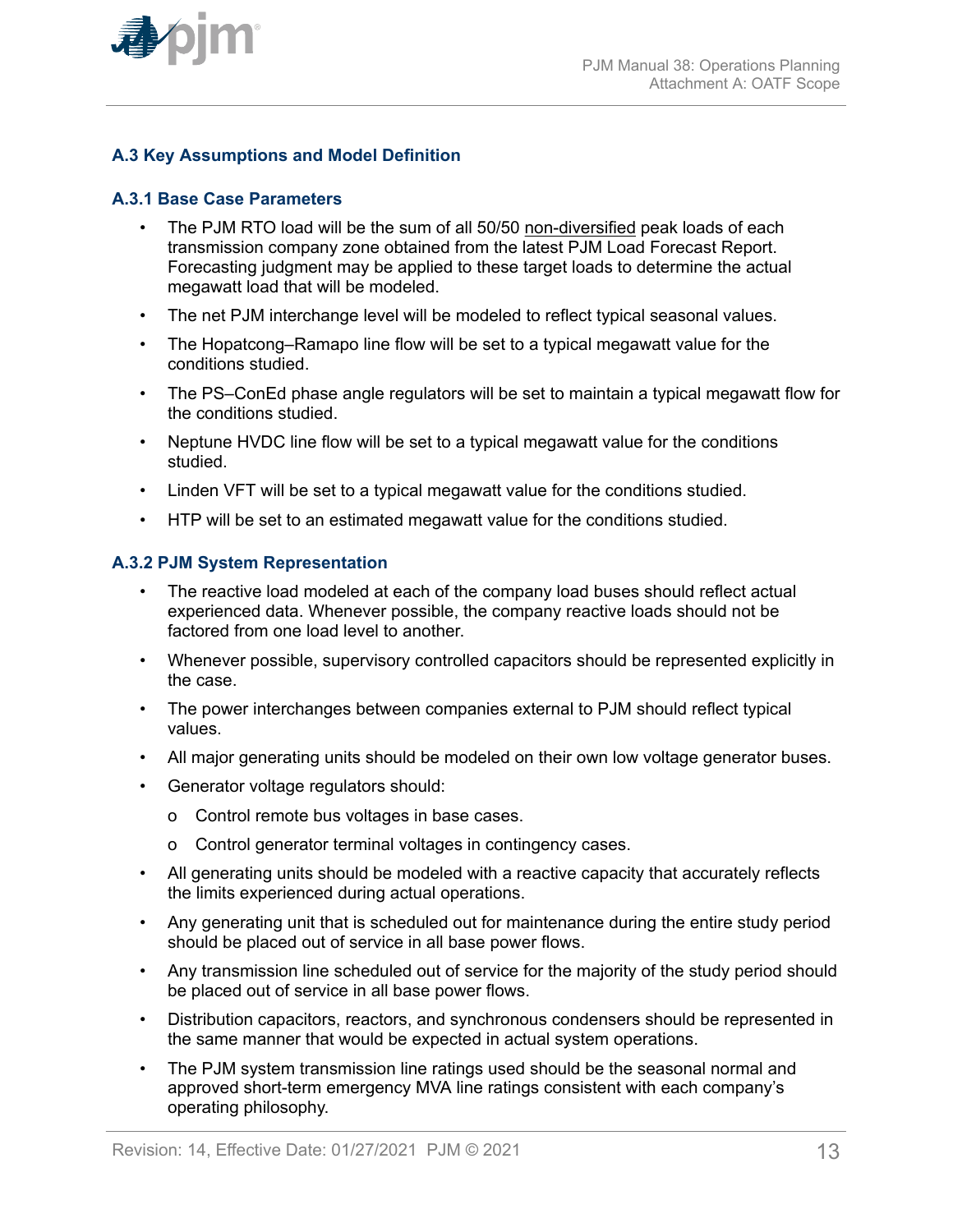

- The voltage schedules used should represent those expected to be followed during the study period for all controllable buses. The voltage schedules include both generator and LTC (Load Tap Changers) regulated buses.
- An accurate representation of all power systems external to PJM should be merged with the PJM power flow model.

# **A.3.3 PJM Dispatch**

- All generator economic dispatch data will be derived from historical bid data from the previous comparable season.
- Base load units will be modeled as must run.
- Discrete unit outages for the study period will be determined based on an average obtained from unavailable generator MW (maintenance and unplanned) on ten days from the previous comparable season that are at or near the load level to be studied.
- Non-Utility generation shall follow the same guidelines whenever the appropriate data is available.
- Hydro-generation and wind generation will be modeled at typical levels expected during the study period.
- Demand Response (DR) will be incorporated into the dispatch when appropriate, e.g., to resolve peak load system exceedances. The granularity of the DR modeling will be based on the available data and any software limitations.

# **A.4 Sensitivity Studies**

- Sensitivity studies will be performed on facilities identified by the SOS-T as potential IROL facilities. Existing IROL facilities will be evaluated on a periodic basis to determine whether they still meet the IROL criteria as defined in [PJM M-37: Reliability](http://pjm.com/~/media/documents/manuals/m37.ashx) [Coordination](http://pjm.com/~/media/documents/manuals/m37.ashx), Section 3.
- Sensitivity study will be performed on BC/PEPCO import capability.
- Sensitivity study will be performed by monitoring external facilities and applying external contingencies that are located electrically close to the PJM border. The additional study will help prevent issues along the seams of PJM and its neighbors.
- Analysis of specific N-2 conditions will also be performed to avoid situations where cascading outages could occur due to an N-1 contingency followed by relay-induced line tripping resulting from insufficient time for Operations to react.
- Analysis of planning and operational gas pipeline contingencies.
- Analysis of system conditions for the extreme 90/10 PJM load forecast.

Due to the study timeline of work and deliverables, PJM may not be able to accommodate certain sensitivity studies requested by members of the OATF. In general, PJM cannot accommodate sensitivity studies involving:

- Analysis of load conditions that significantly diverge from the peak load for the study period (e.g., light load and shoulder period conditions).
- Analysis of a localized issue affecting only one company transmission zone.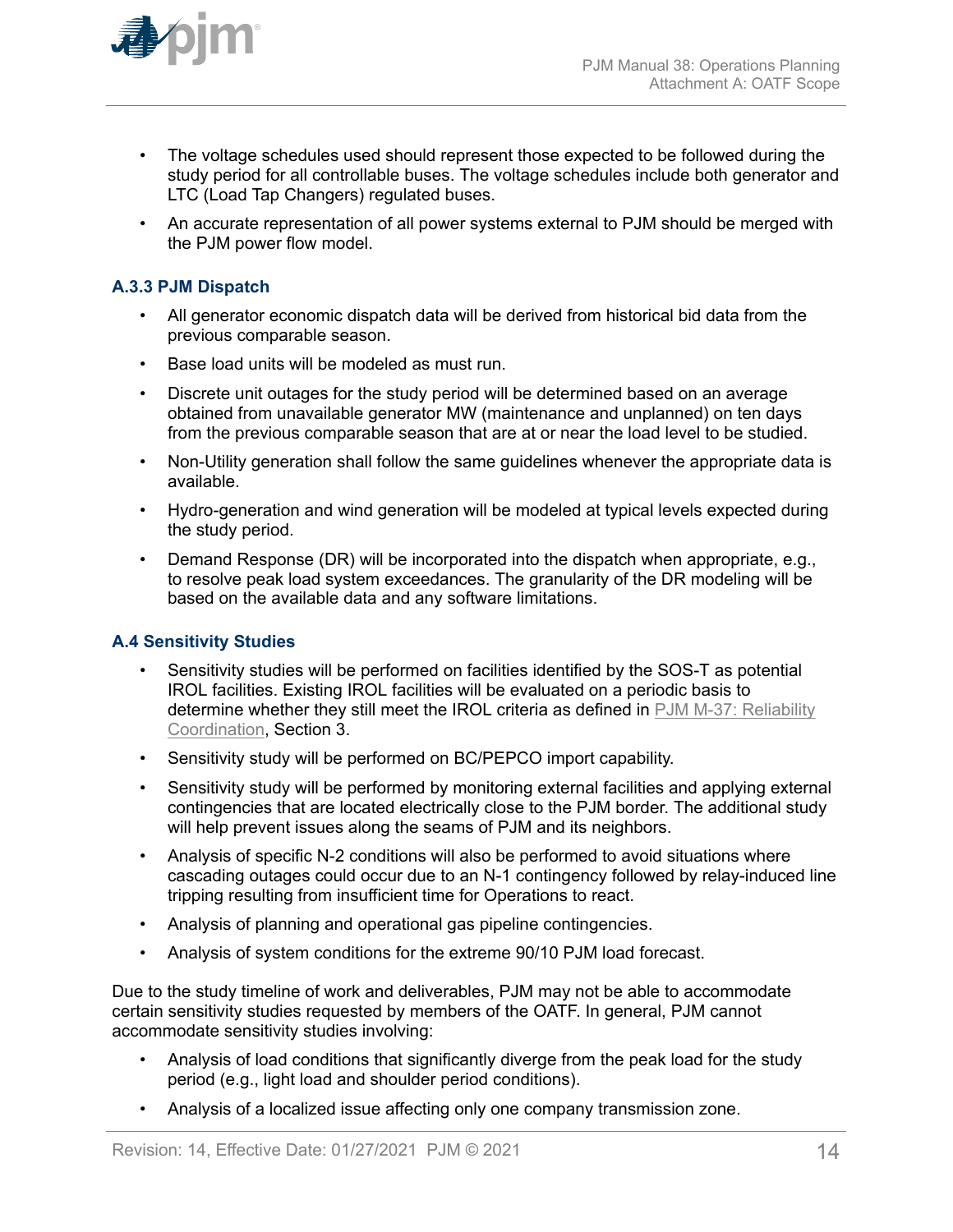

# **A.5 Maximum Credible Disturbance Study**

A maximum credible disturbance ('max-cred') is defined as having a reasonable possibility of occurring (being credible) and also of being outside the normal N-1 contingency criteria. For the purpose of assisting Generation Owners (GO) and Transmission Owners (TO) in determining critical assets pursuant to NERC Critical Infrastructure Protection (CIP) Standards, PJM will perform analysis to determine the survivability of max-cred facility losses. GO shall communicate Common Mode Impact contingencies to PJM and the affected Transmission Owner through the PJM SOS-T (contacting PJM Chairman and Transmission Owner Representative) for inclusion in the PJM OATF Maximum Credible Disturbance Contingency Analysis. TO shall review current set of maximum credible disturbance contingencies and supply changes to the PJM OATF representative prior to finalizing the OATF Scope. PJM will communicate max-cred contingencies that are not survivable to the impacted asset owner.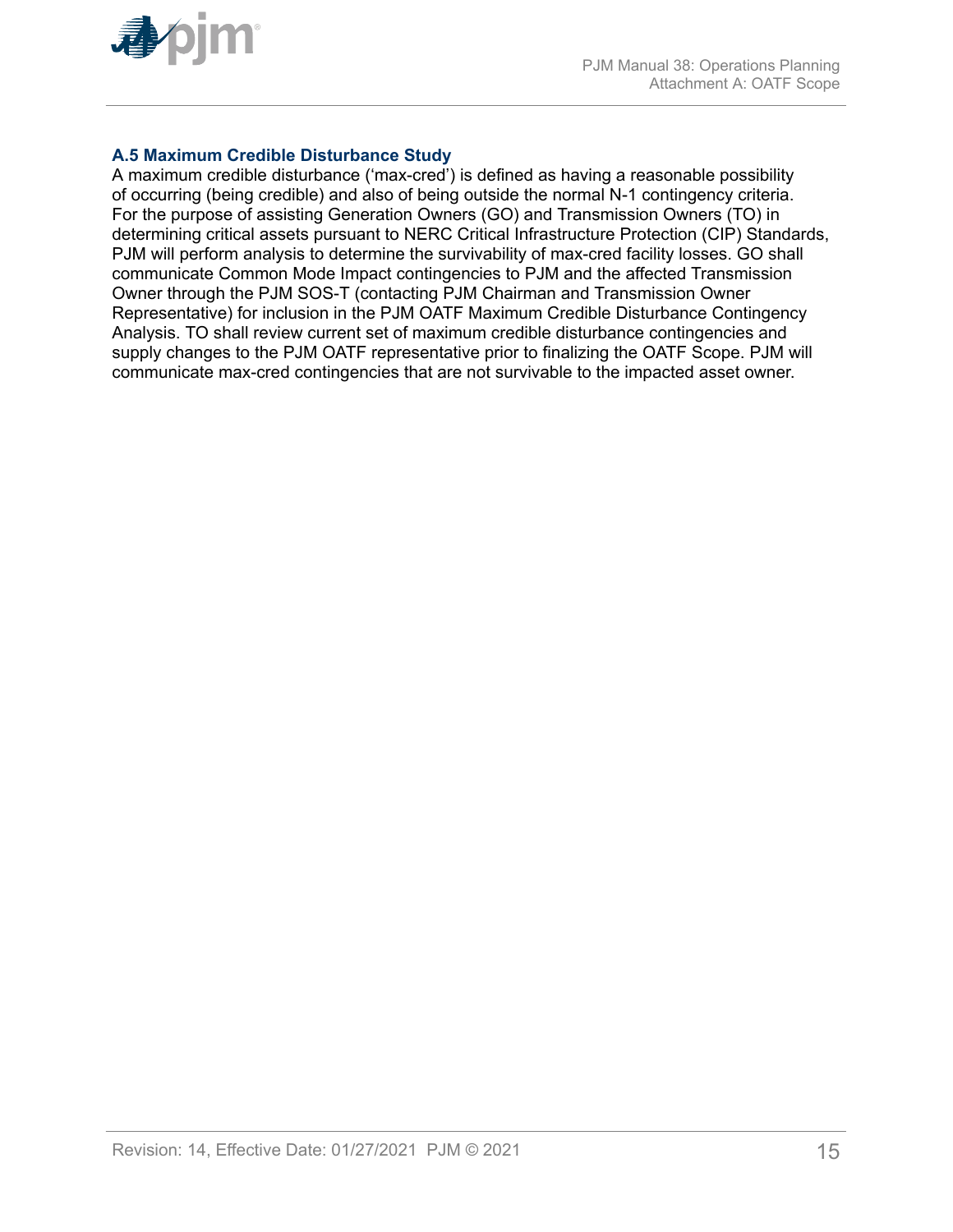<span id="page-15-0"></span>

# **Attachment B: Reliability Analysis Procedure**

#### **Documentation Sources**

- [PJM M-03: Transmission Operations](http://www.pjm.com/~/media/documents/manuals/m03.ashx)
- [PJM M-03B: Transmission Operating Procedures](https://www.pjm.com/library/manuals/private-m03.aspx) (CEII)
- [PJM M-10: Pre-Scheduling Operations](http://www.pjm.com/~/media/documents/manuals/m10.ashx)
- NERC Standards FAC-011, IRO-010, IRO-014, IRO-017, TOP-002

# **Tools and information for Transmission & Generation Outage Analysis**

- eDART For viewing/revising transmission and generation outage tickets
- EMS
- Load forecasts
- Day-Ahead generation commitment
- DMT/SCED For additional generation information
- ExSchedule
- SDX (System Data Exchange) For external outages and BA-to-BA scheduled interchange
- Weather forecasts
- IEP (Intelligent Event Processor)
- TSA

#### **B.1 Initial Preparation/Information Gathering:**

- Obtain the load forecast for the study period.
- Obtain the PJM footprint and neighboring areas weather data for the study period.
- Obtain the list of internal transmission and generation outages that will occur on the study date from the eDART Outage Scheduling Application.
- Obtain external outage information via the following:
	- o MISO and TVA daily outage reports.
	- o SDX generation and transmission outages.
- Obtain interchange information via the following:
	- o Utilize ExSchedule to review the PJM scheduled interchange values.
	- o Utilize the SDX data to review the external BA-to-BA scheduled interchange values.
- Check for any current and/or projected system conditions that may impact the scheduled outages such as system wide peak loads, Heavy Load Voltage Schedule Alerts, GMD, etc.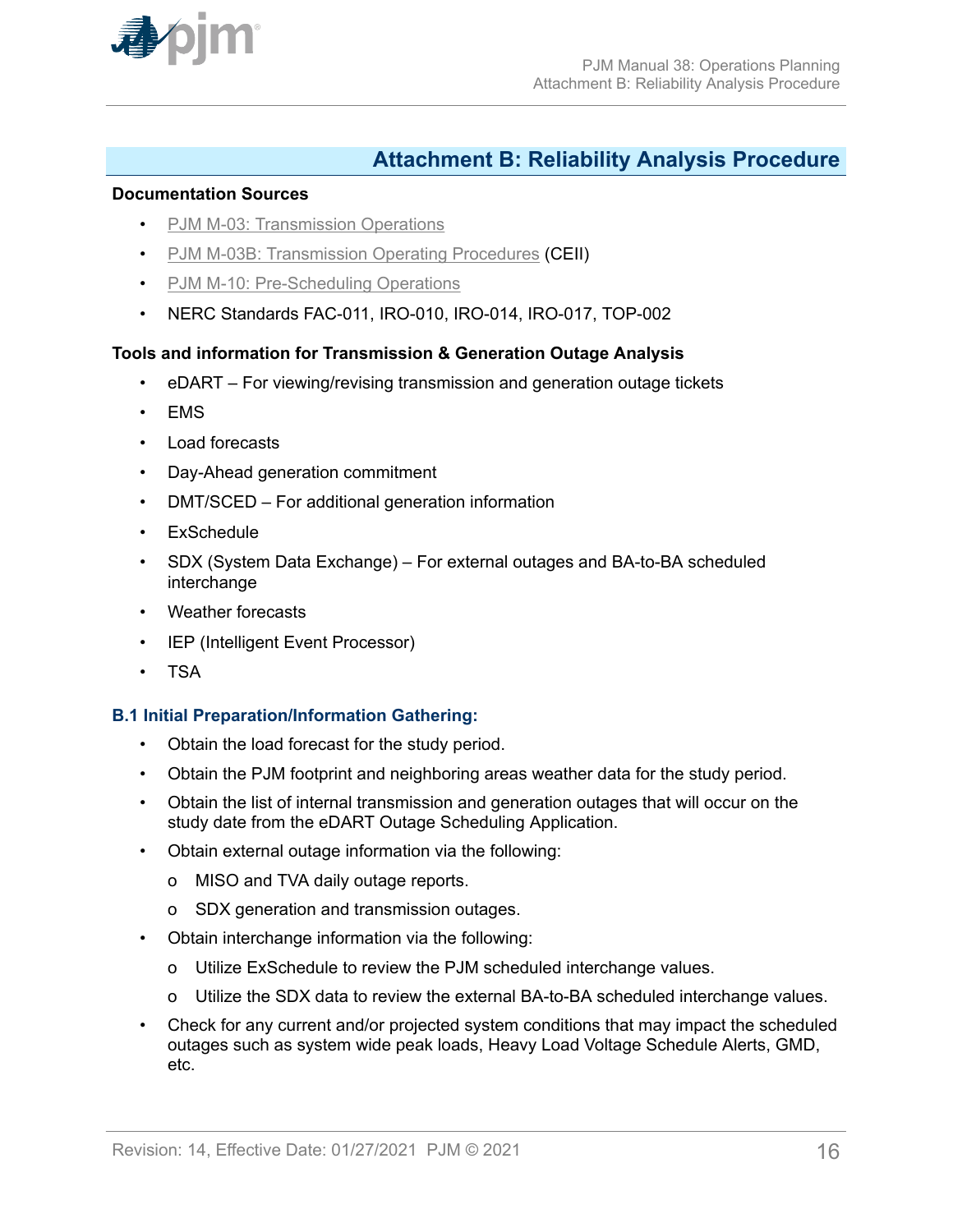

### **Note:**

PJM will cancel scheduled outages, regardless of submittal time, if the outage could jeopardize system reliability.

#### **B.2 Study Case Set-up and Verification: EMS Study Case Set-up**

- Search and select a State Estimator (SE) saved case with load levels that are as close as possible to the peak (or valley) forecasted Balancing Authority loads for the study period.
- Utilize the EMS study package to retrieve the saved State Estimator solution into the power flow study.
- Adjust the transmission topology to reflect the study date conditions by making status changes to transmission equipment (lines, transformers, breakers, caps, reactors, etc.).

#### **Note:**

The eDART-to-EMS bridge can be used to automate the import of projected system topology.

Adjust generation statuses to reflect the study date.

#### **Note:**

EMS automation can be used to load the forecasted PJM wind generation into the study case.

Generators returning from an outage are not guaranteed to be on-line for the study date in question. Use the load forecast in conjunction with the Unit Price information from DMT to make an engineering assessment of whether or not the unit will be on-line. If unsure, the analysis should be performed with the unit on and off-line to determine its impacts.

- To account for the MISO wind impacts:
	- o Utilize the MISO Wind Output/Forecast webpage.
		- − Note the actual MISO wind output at the time of the initial SE saved case snapshot.
		- − Note the peak MISO wind forecast for the study date.
	- o Due to ~85% of the MISO wind being physically remote from the PJM system, the wind farm units may not be explicitly modeled. However, their net effect can be reflected in the tie flows between PJM and the 'WEST' equivalent area in the EMS Model. Therefore, adjust the net interchange in the WEST area to reflect the MISO wind forecast as shown in the following example:
		- − Example: The SE base case had 2,000 MW of wind output in the MISO footprint. The forecast indicates 3,000 MW of wind in MISO. Scale the PJM EMS 'WEST' area generation up by 1,000 MW to account for the additional wind.
- Turn off CTs running for congestion (or reliability, etc.) in the powerflow case. Adjust appropriate generation as needed.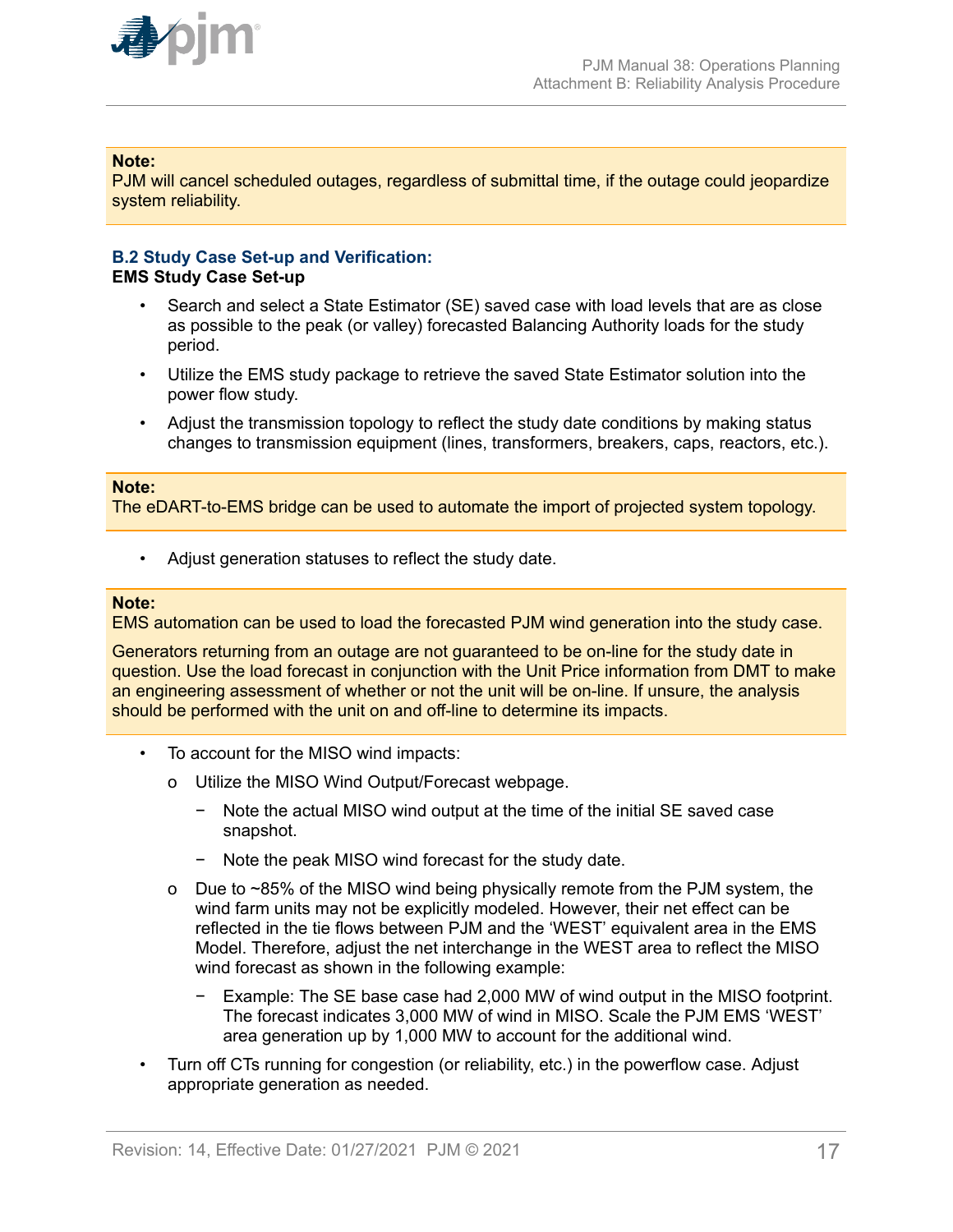

- Adjust the Rating Temperature Sets for each transmission zone to reflect the highest expected temperatures for the study date.
- Verify that all Balancing Authority loads match their respective peak load forecasts. Utilize the EMS "Company Scale Load or Generation" function to manually scale the loads to match the forecasts if required.
- Adjust generation both internally and externally as needed to incorporate the projected scheduled interchange into the case.
- Update contingency list by pulling in the Real-time contingency list. Update the list, as needed, for changes in system conditions between the current time and the study period.

# **B.3 EMS Study Case Verification:**

- Run power flow to verify that the case converges and make adjustments as necessary.
- Run Security Analysis (contingency analysis) and review the results. Determine if there are any pre-existing overloads and/or voltage issues and make adjustments as necessary.
- Control for any thermal or voltage exceedances before analyzing future outages in the study.
- Run TLC to verify the results. Adjust the case to bring transfers within limits.

### **B.4 Outage Analysis:**

- Perform thermal and voltage (AC) analysis for all transmission and generation outages occurring during the study period.
- Perform Transient Stability Assessment (TSA) study for generation impacts and transmission outages with stability impact as indicated by the System Impact notes.
- Assess outage impact on nuclear bus voltage limits and stability according to the NPIR requirements.

#### **B.5 Internal Outage Review Process:**

- Consider the transmission outage submittal status according to [PJM M-03: Transmission](http://www.pjm.com/~/media/documents/manuals/m03.ashx) [Operations](http://www.pjm.com/~/media/documents/manuals/m03.ashx) (e.g., is it on-time, late, emergency, etc.).
- Consider generation outage categories (Planned, Maintenance, Unplanned) according to [PJM M-10: Pre-Scheduling Operations](http://www.pjm.com/~/media/documents/manuals/m10.ashx), Section 2.1.
- Determine if any temporary switching is required to outage the facility, or return it to service, and if this switching may affect the transmission system.
- Determine if there are any operating procedures associated with the outage:
	- o Review the Transmission Owner's description of work, System Impact note, or IEP rules.
	- o Review PJM M-03B: Transmission Operating Procedures (CEII) to determine if any procedures are predefined that will require special contingencies to be active to address operational or stability concerns. Special contingencies may include the impact of pre-defined Remedial Action Schemes (RAS).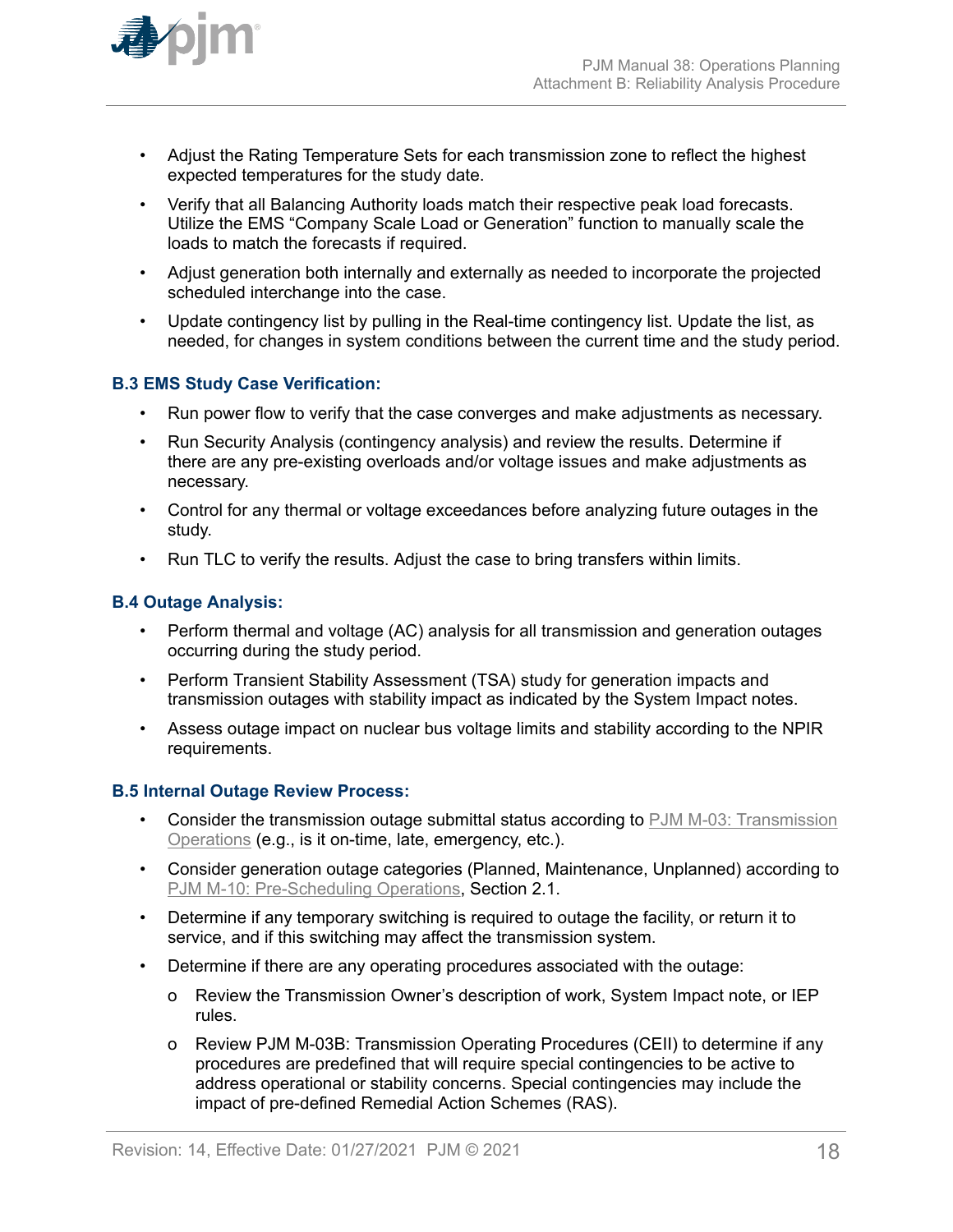

- o Review PJM M-03B: Transmission Operating Procedures (CEII) to determine if any predefined procedures require adjustment to thermal ratings or voltage limits to maintain system security.
- Implement/suppress contingencies in the study case as required to model any special operating procedures.
- Review Hotline, Protective Relay, and Protection System outage requests to identify any changes to normal fault clearing. Model any identified changes to normal fault clearing within the PJM EMS by modifying the applicable PJM Security Analysis contingencies to accurately study the system impact of Hotline, Protective Relay, and Protection System outages. (According to [PJM M-03: Transmission Operations,](http://www.pjm.com/~/media/documents/manuals/m03.ashx) Section 4: Transmission Owners must notify PJM of planned Hotline, Protective Relay, and Protection System outages by submitting these planned outage requests to eDART. All unplanned outages of this type are communicated to PJM Dispatch and subsequently submitted to eDART.)

#### **Note:**

For relay communication outages exceeding 5 days in duration, PJM will perform stability studies to assess impact to the BES. The communication outages may be on the redundant system in which case PJM will model the failure of the remaining communication for fast clearing and will assess stability based on the zone 2 clearing time. If there are any system performance issues as a result of the assessment, PJM will coordinate the next steps with the Transmission Owner.

- Determine if a morning load pick-up, off-peak, or multiple time/load studies need to be performed.
- Make necessary changes to the study case as a result of the outage review. For example, make contingency adjustments, implement special/operating/emergency procedures, make generator adjustments due to stability limits, etc.

#### **B.6 Internal Outage Analysis Process:**

- Implement the submitted (both planned and emergency) transmission and generation outages in the EMS study case.
- Process reactive tickets (D-curve changes and voltage regulator outages).
- Analyze generator reactive lead/lag tests.
- Run power flow and Security Analysis (contingency analysis) to determine any thermal, voltage, SOL, or IROL impacts arising from the outages and projected system conditions.
- Run the EMS Study Transfer Limit Calculator (TLC) to determine projected IROL facility operating limits.
- Perform an open-ended voltage study, based on projected system condition for the time of switching, for all long-line EHV outages. Note any changes to start times that may be required due to a high instantaneous voltage rise.
- Perform a transient stability (TSA) study for outages with stability impact and validate with PJM M-03B: Transmission Operating Procedures (CEII). If a generator is restricted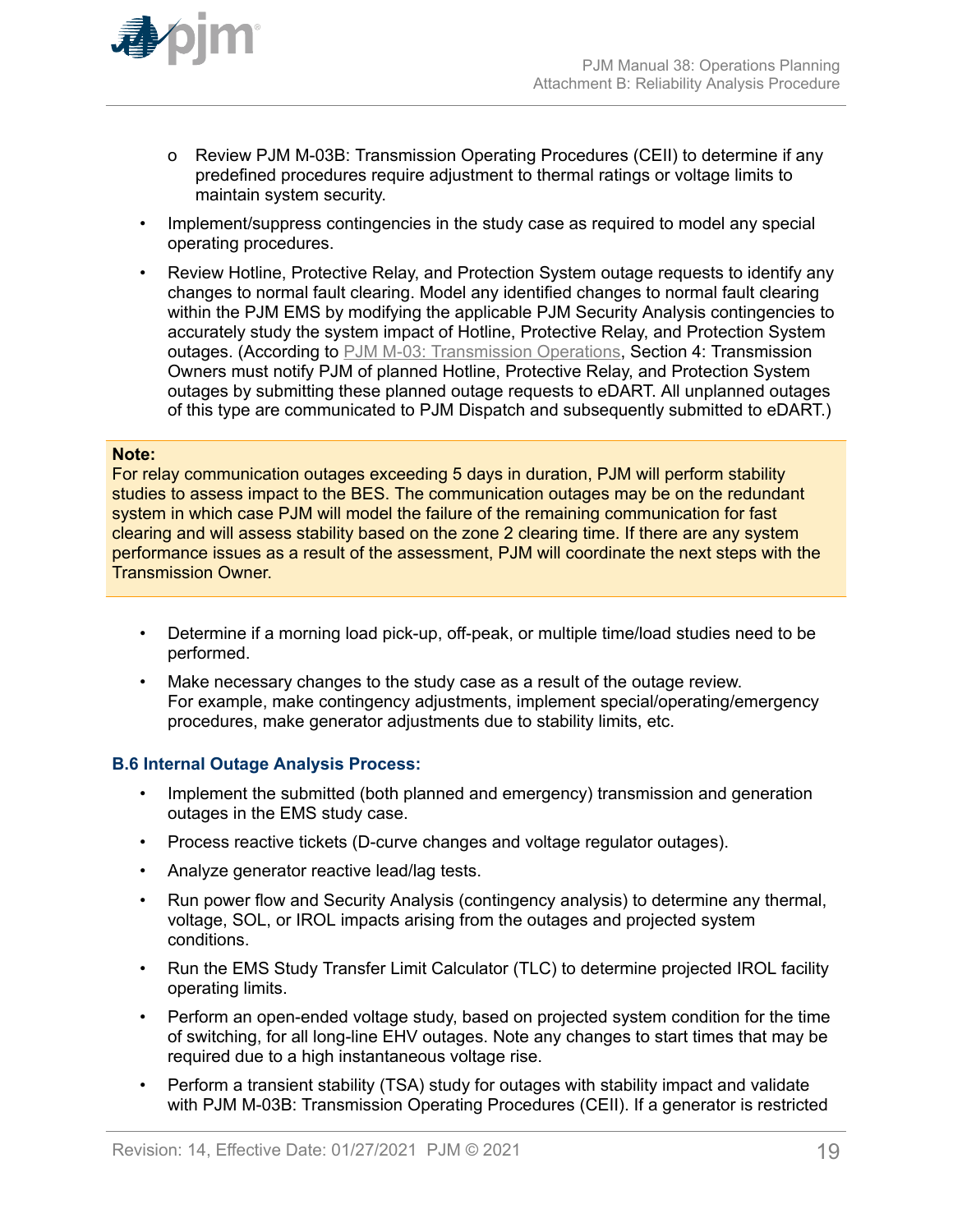

for stability, document and communicate the restrictions according to the [PJM M-03:](http://www.pjm.com/~/media/documents/manuals/m03.ashx) [Transmission Operations](http://www.pjm.com/~/media/documents/manuals/m03.ashx) Section 3.9 stability procedure.

- Resolve thermal overloads, voltage, SOL, and/or IROL exceedances with non-cost operations first, such as system reconfiguration, then by adjusting generation, if required. Refer to [PJM M-03: Transmission Operations](http://www.pjm.com/~/media/documents/manuals/m03.ashx) and PJM M-03B: Transmission Operating Procedures (CEII) for additional details regarding thermal and voltage controlling actions.
- Initiate contact with the affected Member TOs and/or external Reliability Coordinators to coordinate possible mitigation options; inform them of outage conflicts, the potential for off-cost operations, and/or possible outage denial based on PJM Market rules and/or reliability concerns.

#### **Note:**

PJM considers outages based on priority order. Forced and emergency outages have the highest priority followed by "On-time" outages then "Late" outages. The outages are analyzed for reliability and expected off-costs. Each outage is studied and any constraints (actual or facility/contingency pair) trending toward a limit or exceeding a limit is noted in eDART. The trending or exceeding of a limit in the study is referred to as potential "congestion". The limit may be any or a combination of thermal, voltage, or stability issues. If there is an expected constraint, PJM will mark the corresponding eDART ticket as "congestion expected". The "congestion expected" flag is used to indicate a potential issue that may occur in the Day-Ahead Market or in Real-time Operations. If there are non-cost controlling actions, changes to the generation pattern, or changes to system conditions, the noted congestion may not occur in the Day-Ahead Market or in Real-time Operations.

For "On-time" outages, PJM ensures the constraint can be mitigated by applying both non-cost and off-cost operations. If there are no limit exceedances as a result, the outage will be approved.

For "Late" outages, PJM will apply only non-cost operations. If the non-cost operations (such as PAR adjustments, transformer tap adjustments, MVAR adjustments, switching of capacitors and reactors, switching of transmission facilities) can mitigate the constraint, then the outage will be approved. Note, the ticket is still marked as "congestion expected". If the constraint cannot be mitigated, PJM will deny the outage for the scheduled time and work with the transmission owner to reschedule the outage.

If a constraint is impacted or can be helped with external generation sources, verify whether an IDC flowgate is in place and request the coordinated test for inclusion in M2M.

- Verify generator availability for expected off-cost operations. Check start-up times, noload/start-up costs, etc., to ensure the system reliability can be maintained.
- Verify corresponding generator outage tickets have been submitted in eDART for all transmission outages that bottle generator output.
- Cancel or reschedule generation outages or testing as needed to maintain system reliability. Communicate any cancellations:
	- o With direct voice to voice communication to respective GO/MOC;
	- o And logging such action within the eDART PJM comment section.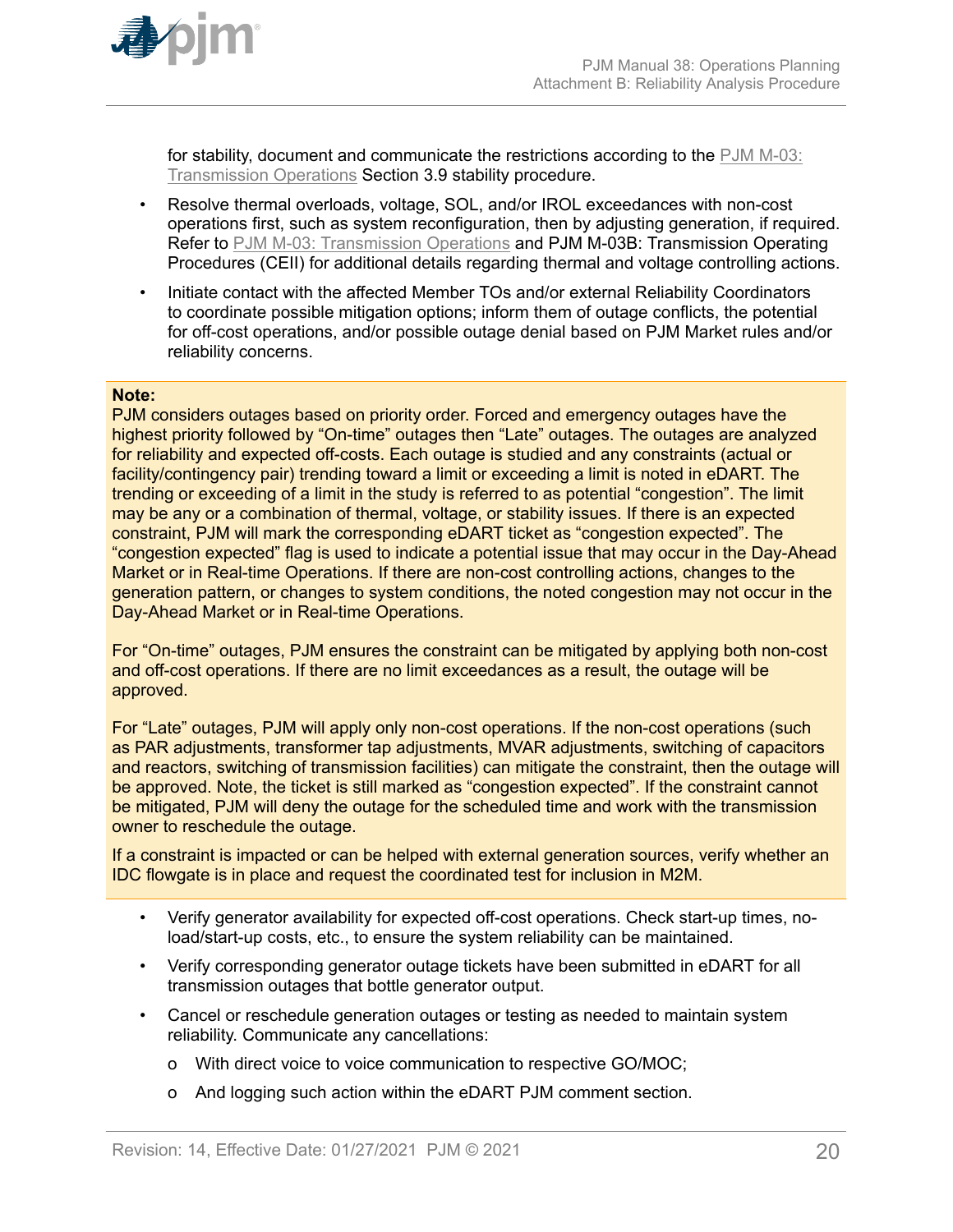

# **B.7 Analyze External Outages:**

- Review and implement the external SDX transmission and generation changes in the EMS study case. Run powerflow and Security Analysis to determine any thermal or voltage impacts arising from the outages.
- Analyze thermal overloads and voltage issues for possible solutions. Communicate and resolve issues with other RCs (MISO, TVA, NYISO, etc.).
- Verify if additional peak, off-peak, morning load pick-up, or other studies need to be done. If so, obtain an appropriate case and re-analyze the outages.
- Run the Transfer Limit Calculator (TLC) and check for impacts to transfer limits.

### **B.8 Day-Ahead Market Coordination:**

- Submit a copy of the PJM Transmission Log to the Day-Ahead Market operator by 10:00 hours. The following information must be submitted in the report:
	- o Note any outage that is projected to cause congestion and is submitted on–time.
	- o Note any outage submitted as an Emergency.
	- o Note any outage requiring pre-contingency switching and include the precontingency switching solution.
- Bridge the Day-Ahead generation commitment into the EMS study case.
- Analyze the impacts of the Day-Ahead generation commitment.
	- o Analyze the nuclear voltages (NPIR) and document the results in the Day-Ahead report. When the analysis identifies a nuclear voltage exceedance, PJM will inform the respective transmission owner, who in turn will inform the appropriate Nuclear Duty Officer (NDO). The notification may include a request for authorization to operate off-cost generation at the generation owner's expense to prevent an exceedance of the limit.
- Determine if any additional generation must be called on Day-Ahead to maintain transmission system reliability. Document required combustion turbines with notification + start-up times > 2 hours.

#### **B.9 Non-Market BES Facilities: Outage Approval Process**

PJM will evaluate and approve transmission outages consistent with [PJM M-03: Transmission](http://www.pjm.com/~/media/documents/manuals/m03.ashx) [Operations,](http://www.pjm.com/~/media/documents/manuals/m03.ashx) [PJM M-03B: Transmission Operating Procedures](https://www.pjm.com/library/manuals/private-m03.aspx) (CEII), PJM M-12: [Balancing](http://pjm.com/~/media/documents/manuals/m12.ashx) [Operations,](http://pjm.com/~/media/documents/manuals/m12.ashx) [PJM M-37: Reliability Coordination,](http://pjm.com/~/media/documents/manuals/m37.ashx) and [PJM M-38: Operations Planning](http://www.pjm.com/~/media/documents/manuals/m38.ashx) to ensure reliability is maintained on all BES facilities. Additional coordination may be required with the Transmission Owners for non-market BES facilities to ensure contingency results are consistent in Real-time Operations:

• For planned outages, the differences in contingency analysis results should be rationalized in advance and instruction provided to Real-time Operations as to which EMS analysis is more accurate (PJM or TO).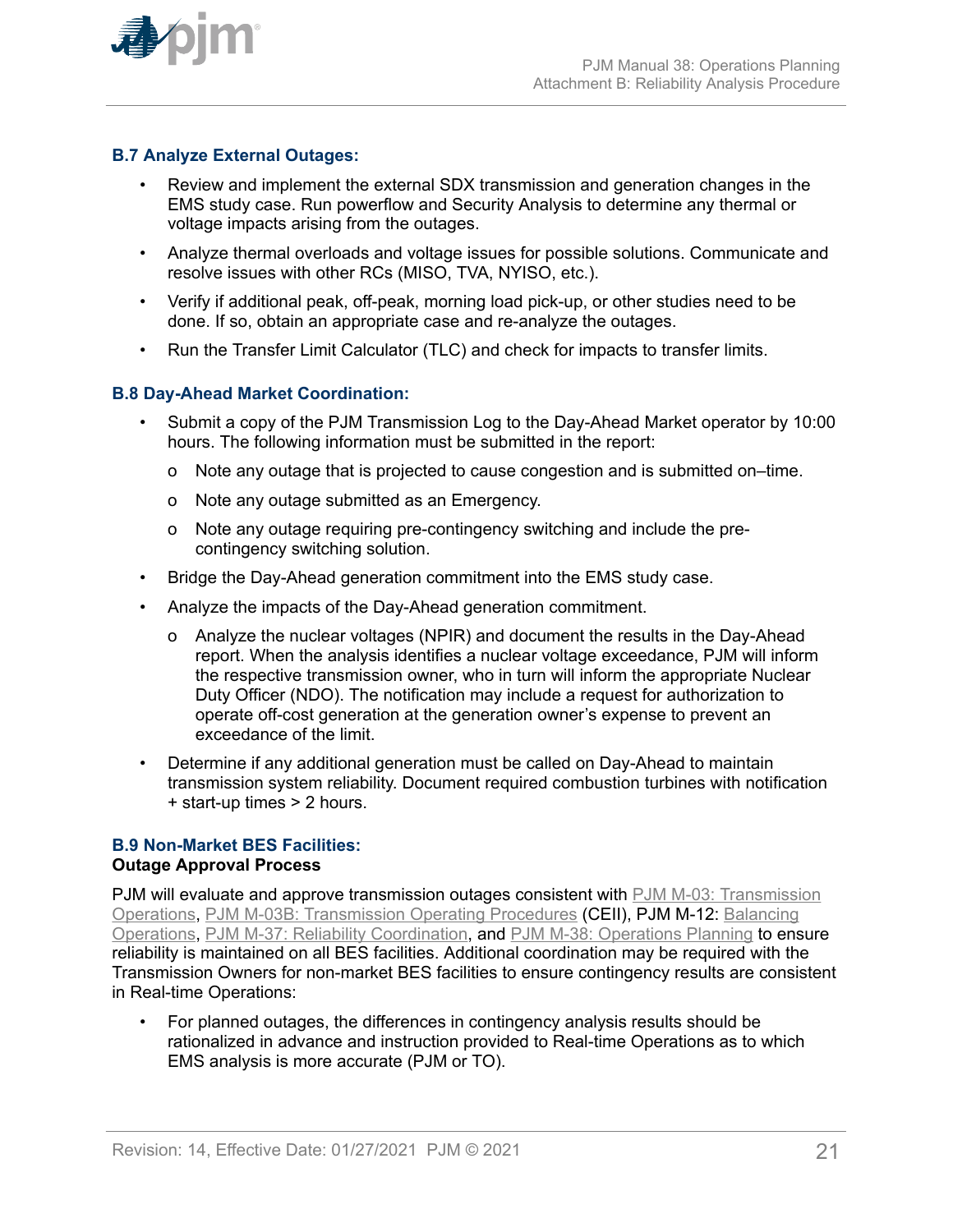

- An operating plan shall be agreed upon in advance, which may require the advanced scheduling of long-lead time generation at the expense of the Transmission Owner.
- The agreed upon controlling actions should be documented and communicated to PJM and TO or GO Dispatchers.
- Under certain conditions, a generator may violate GSU limits upon the loss of another facility. A generator will be permitted to operate above their emergency limits so long as a post-contingency reduction plan has been agreed upon. Pre-contingency reductions would be required in the absence of an agreed upon plan.

# **Resolving Modeling Differences**

For planned outages, the differences in PJM and TO EMS Security Analysis results should be rationalized in advance and instruction provided to Real-time Operations.

#### **Real-time Controlling Actions**

Real-time controlling actions to Non-market BES facilities are prioritized as follows:

- Non-cost measures including:
	- o PAR adjustments.
	- o Transformer tap adjustments.
	- o MVAR adjustments.
	- o Switching capacitors and reactors in or out-of-service.
	- o Switching transmission facilities in or out-of-service.
	- o Curtailing transactions "Not-Willing-to-Pay" congestion.
- Issuing a Post-Contingency Local Load Relief Warning (PCLLRW).
- If the contingency overload is over its Emergency rating but below its Load Dump (LD) rating, PJM will manually direct the redispatch of effective generation at the request of the Transmission Owner. The effective generation will be cost-capped but not permitted to set LMP since the facility is not a "Market" facility. PJM will commit effective generation in order to minimize the total MW committed to control the constraint.
- If the contingency overload is over its Load Dump rating, PJM will manually direct the redispatch of effective generation to control the overload. The effective generation will be cost-capped but not permitted to set LMP since the facility is not a "Market" facility. PJM will commit effective generation in order to minimize the total MW committed to control the constraint.
- Controlling to GSU Limits: Under certain conditions, a generator may violate GSU limits upon the loss of another facility. A generator will be permitted to operate above their emergency limits so long as a post-contingency reduction plan has been agreed upon. Pre-contingency reductions are required in the absence of an agreed upon plan.

#### **Maintaining System Reliability**

PJM is required to ensure system reliability is maintained; ensuring there is an operating plan for all BES facilities. If PJM or a TO analysis indicates that a planned facility outage would result in non-converged contingencies, post-contingency voltages below LD limits, post-contingency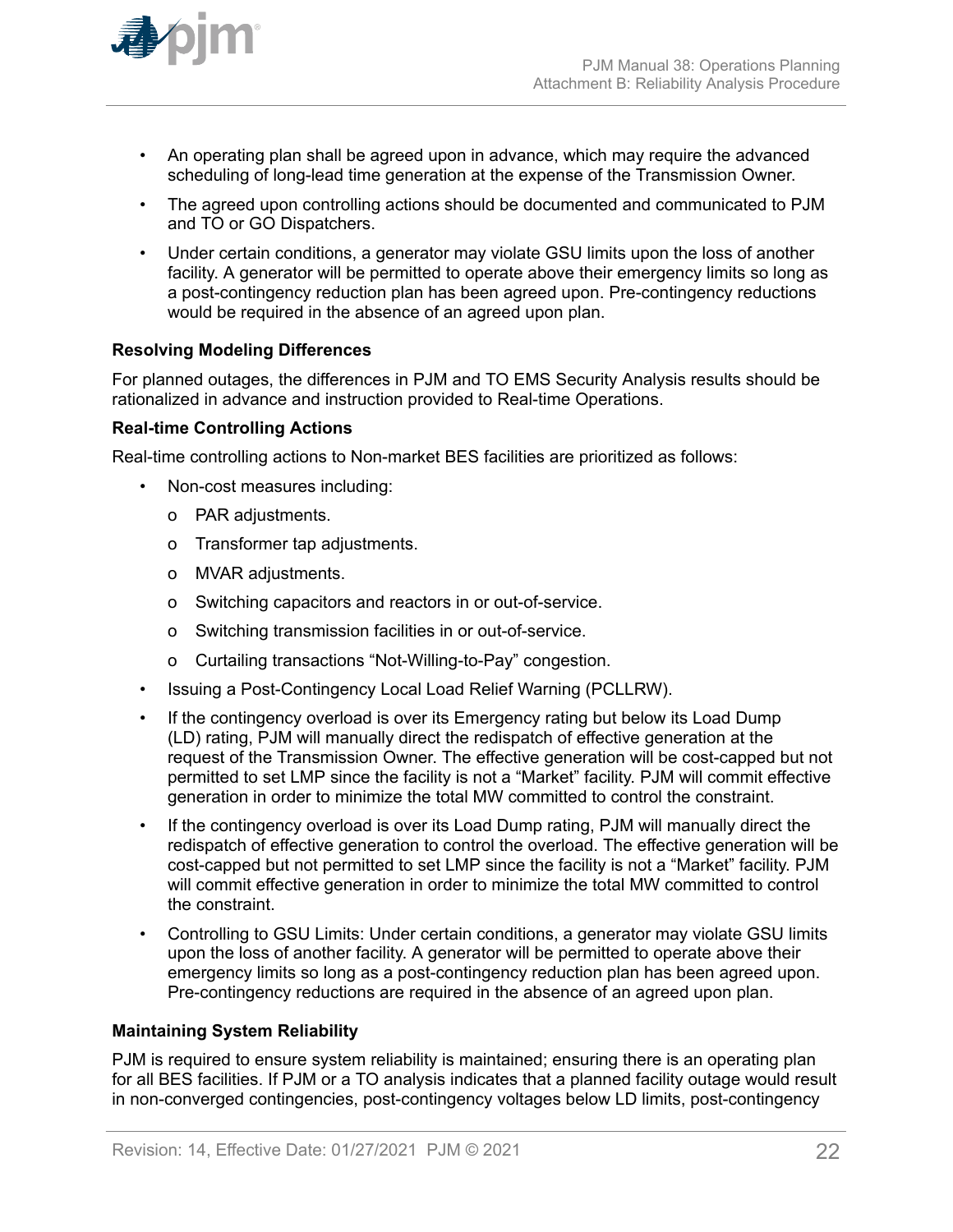

voltage drop exceedances, actual voltages below normal limits, or actual flows in excess of normal ratings after all non-cost measures are exhausted, the TO will be required to schedule generation through PJM or the planned outage will be cancelled.

#### **Note:**

A PCLLRW is not an acceptable controlling measure under system conditions where there are pre-contingency exceedances of the operating criteria or when there is insufficient time to dump load post-contingency.

# **B.10 Information Dissemination:**

#### **For outage approval studies**:

- Approve outage tickets in eDART by 14:00 EPT two-business days prior to the start of the outage.
	- o If an outage is not approved, it shall be rescheduled or moved into a canceled or denied state.
- If PJM denies a transmission outage, PJM shall:
	- o Notify via direct person-to-person communications a primary/secondary outage scheduler for the impacted TO(s);
		- − If direct contact cannot be made with a TO outage scheduler, PJM shall notify the real-time desk for the respective TO of the outage denial.
	- o Log the reason for denial, and the notified TO representative(s).

#### **For Day-Ahead studies**:

- Prepare and post the RC Day-Ahead report on a secure area of PJM website. Email the report availability to TO/TOP representatives and Operators, SOS-T members, and external RCs/BAs by 15:00 CST.
	- o The report consists of outages, contingencies, mitigation strategies, interchange schedules, study results, voltage regulation, MVAR testing schedule, and TLC Limits.
	- o Report internal (PJM) outages, 100 kV and above, that may impact internal or external facilities, outages causing congestion on market BES facilities, and outages impacting non-market BES facilities.
- Commit additional needed generation for specific constraints.
- Review the Day-Ahead report with the PJM Dispatchers and Shift Supervisor.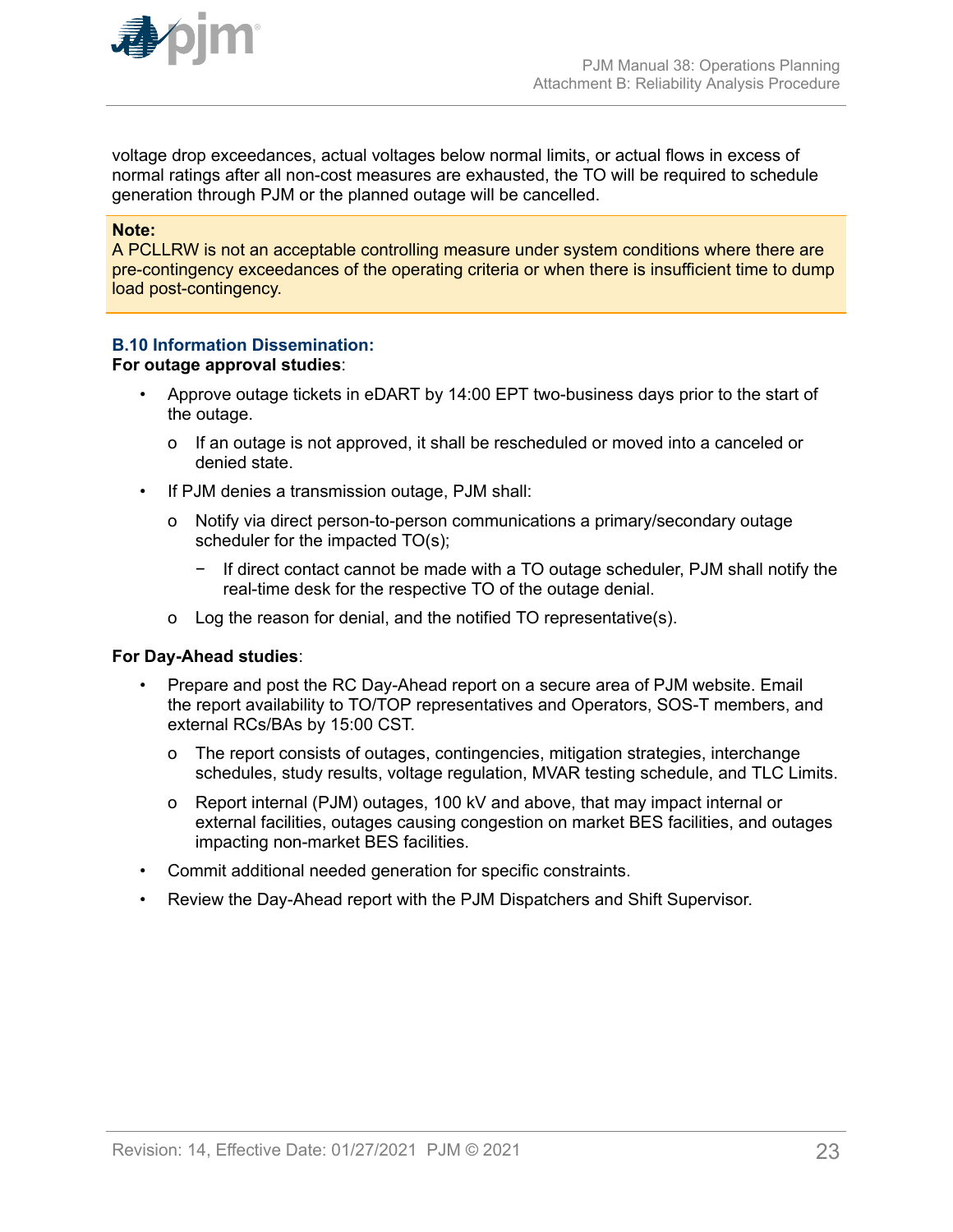<span id="page-23-0"></span>

# **Revision History**

### **Revision 13 (01/23/2020):**

- Periodic Review updated to address:
	- o Updated NERC Standard references throughout.
	- o Section 1.2: Updated interregional studies relating to NYISO studies.
	- o Attachment A: Added sensitivity analysis of 90/10 load forecast to the OATF scope.
	- o Attachment B: Updated Reliability Analysis procedure.

# **Revision 12 (02/01/2019):**

- Cover to Cover Periodic Review.
- Attachment A: Updated OATF Scope.

### **Revision 11 (02/01/2018):**

- Cover to cover periodic review
- Attachment A: Updated OATF Scope
- Attachment B: Updated Reliability Analysis Procedure

### **Revision 10 (02/01/2017):**

- Cover to Cover Periodic review: Corrected typos and grammar, updated references, updated cited NERC standards.
- Section 2.1 and 2.2: Updated sections to provide more clarity on generation and transmission outage coordination.
- Section 2.3: Added new section "Neighbor Outage Coordination and Resolution" to help clarify roles and responsibilities around neighboring outages, and internal outages with neighboring impact.
- Attachment A: Updated the OATF Scope.
- Attachment B: Updated Reliability Analysis Procedure.

#### **Revision 09 (02/01/2016)**:

- Periodic review: Corrected typos and grammar, revised terms for consistency, updated web link, and updated PJM reliability study procedures.
- Section 1.2: Updated interregional study.

#### **Revision 08 (06/01/2015)**:

- Revised Attachment A, Section A.1, A.2, and A.3 with the change of EKPC name, adding in City of Rochelle and other minor changes due to system upgrades.
- Revised Attachment A, Section A.4 to specify periodic review of IROL facilities.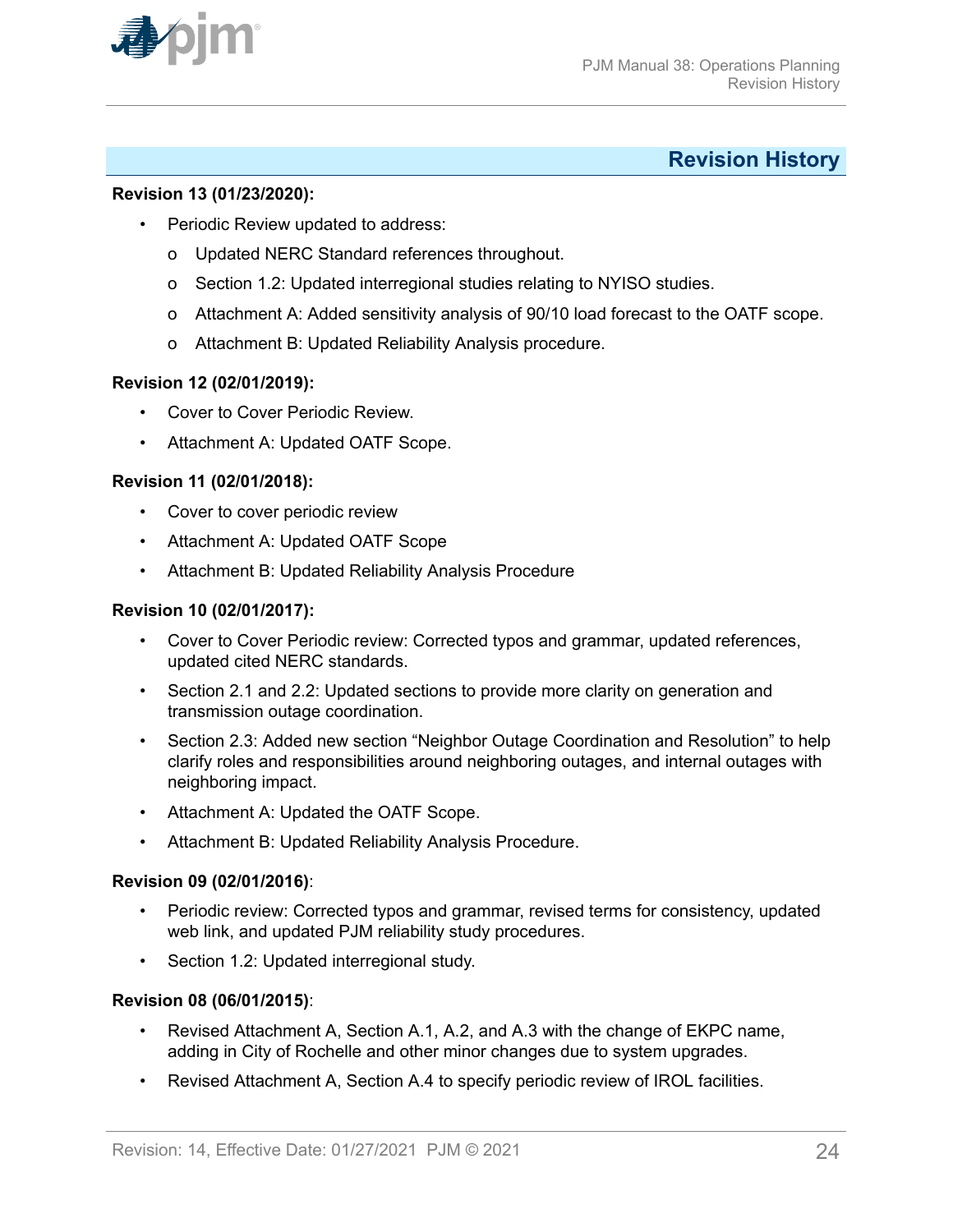

• Revised Attachment B to update the study process, to assess NPIR impact, to request Market-to-Market coordination, and to perform stability study.

# **Revision 07 (12/20/2012)**:

- Revised Attachment A, section A.4: added sensitivity study to monitor external facilities and contingencies along the PJM border. Added N-2 sensitivity analysis to avoid cascading outages due to relay-induced tripping.
- Revised Attachment A, section A.3.3: added note to incorporate significant DR into generation dispatch when appropriate (during summer OATF study)
- Revised Attachment B, section B.9: added the PJM action to redispatch if the contingency overload of a non-market BES facility is over its Load Dump rating.

#### **Revision 06 (10/12/2011)**:

- Revised Attachment A: OATF Scope revised to include Duke Energy Ohio / Kentucky*.*
- Revised Attachment A: removed 50/50 diversified sensitivity study from OATF Scope

### **Revision 05 (05/01/2011)**:

- Annual Review
- Revised Attachment A: OATF Scope revised to include Cleveland Public Power (CPP) and the Cleveland reactive interface.
- Revised Attachment B: Transmission Reliability Analysis Procedure Section B.2 to include specific steps to capture the impacts of MISO wind in the study case.

#### **Revision 04 (01/01/2010)**:

• Attachment B: Added details to incorporate Wind Power Forecast.

#### **Revision 03 (06/26/2009)**:

- Annual Review
- Reformatted to assist in compliance tracking.

#### **Revision 02 (02/10/2009)**:

- Section 3 and Attachment B: Provided clarifying details.
- Updated Attachment B: Transmission Reliability Analysis Procedure

#### **Revision 01 (06/01/2008)**:

- Updated document to include reference to Bulk Electric System (BES)
- Modified Section 1: Seasonal Operating Studies, Subsection Interregional Studies and Assessments.
- Updated Attachment A: OATF Scope.
- Updated Attachment B: Transmission Reliability Analysis Procedure